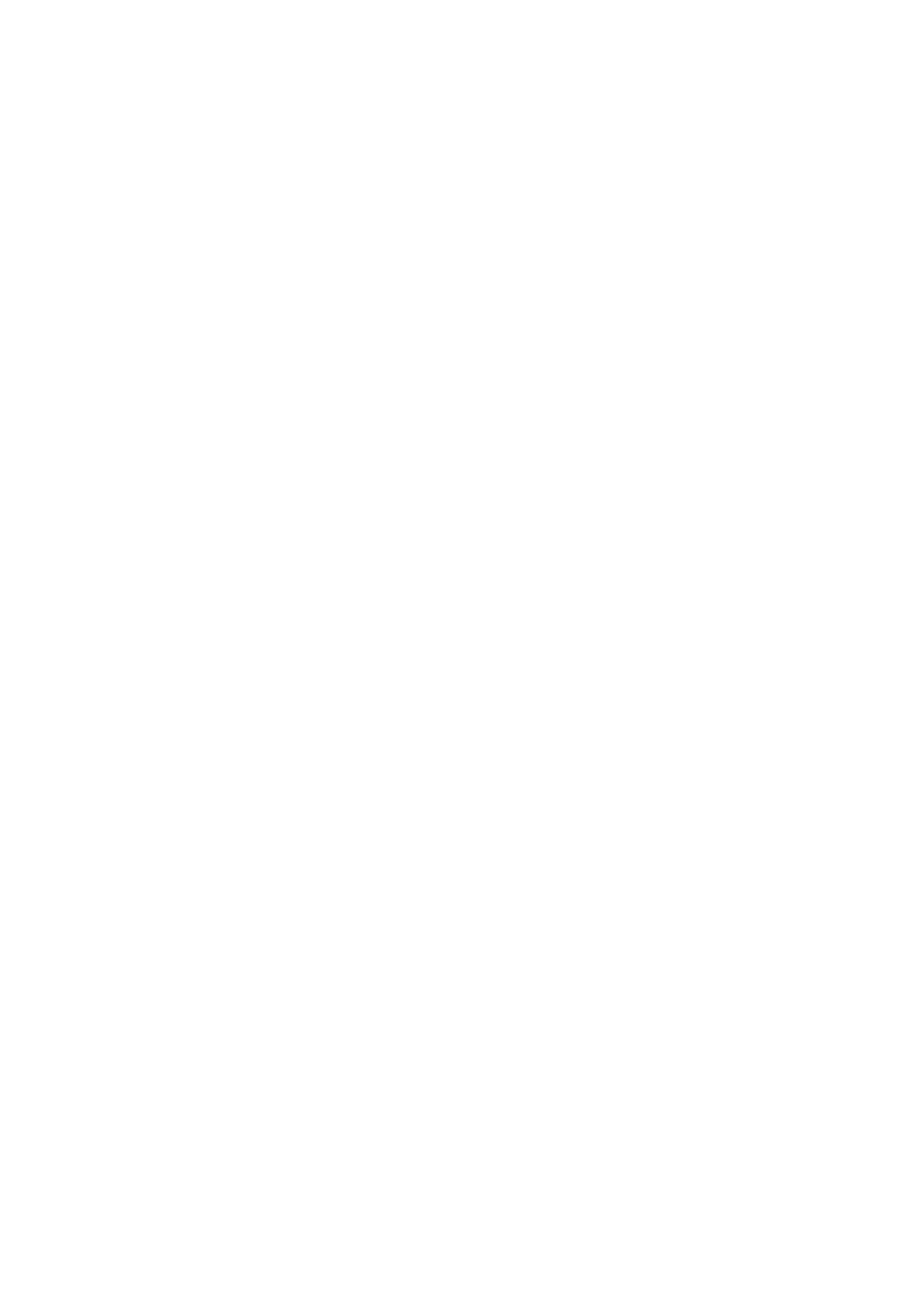# **Master's Courses 2022 October** (**Fall**) **Admission Affiliated School Recommendation Graduate School of Engineering Science**

**Akita University**

# **Application Guidelines**

 The Master's Courses are offered by Akita University Graduate School of Engineering Science to international students having a recommendation from one of Akita University's overseas affiliated schools. These cources provide the students with the opportunity to obtain a Master's Degree in either Science, Engineering Science or Engineering. **Japanese will be the main language used in the courses.**

The Akita University's overseas affiliated schools list is posted on our website.

#### **1. Number to be Admitted**

| Department (Major)                                                     | Fall  |
|------------------------------------------------------------------------|-------|
| Life Science                                                           | a few |
| Materials Science                                                      | a few |
| Mathematical Science and Electrical-Electronic-Computer<br>Engineering | a few |
| <b>Systems Design Engineering</b>                                      | a few |
| Cooperative Major in Susteinable Engineering                           | a few |

## **2. Application Qualifications**

- ・ The status of residence of a incoming student must be "College Student."
- ・All of the qualifications below must be satisfied, and the enrollement at Akita University must be promised once the candidate is accepted.
- ⑴ Applicants must have received higher education in the field of related their desired major.
- ⑵ Applicants must have achieved the excellent academic performance.
- ⑶ Applicants need to be people of integrity.
- ⑷ Applicants must be recommended by either the president of their school or the dean of the faculty attended.
- ⑸ Applicants must be able to graduate or have graduated from one of Akita University's overseas affiliated universities between June 1, 2020 and September 30, 2022.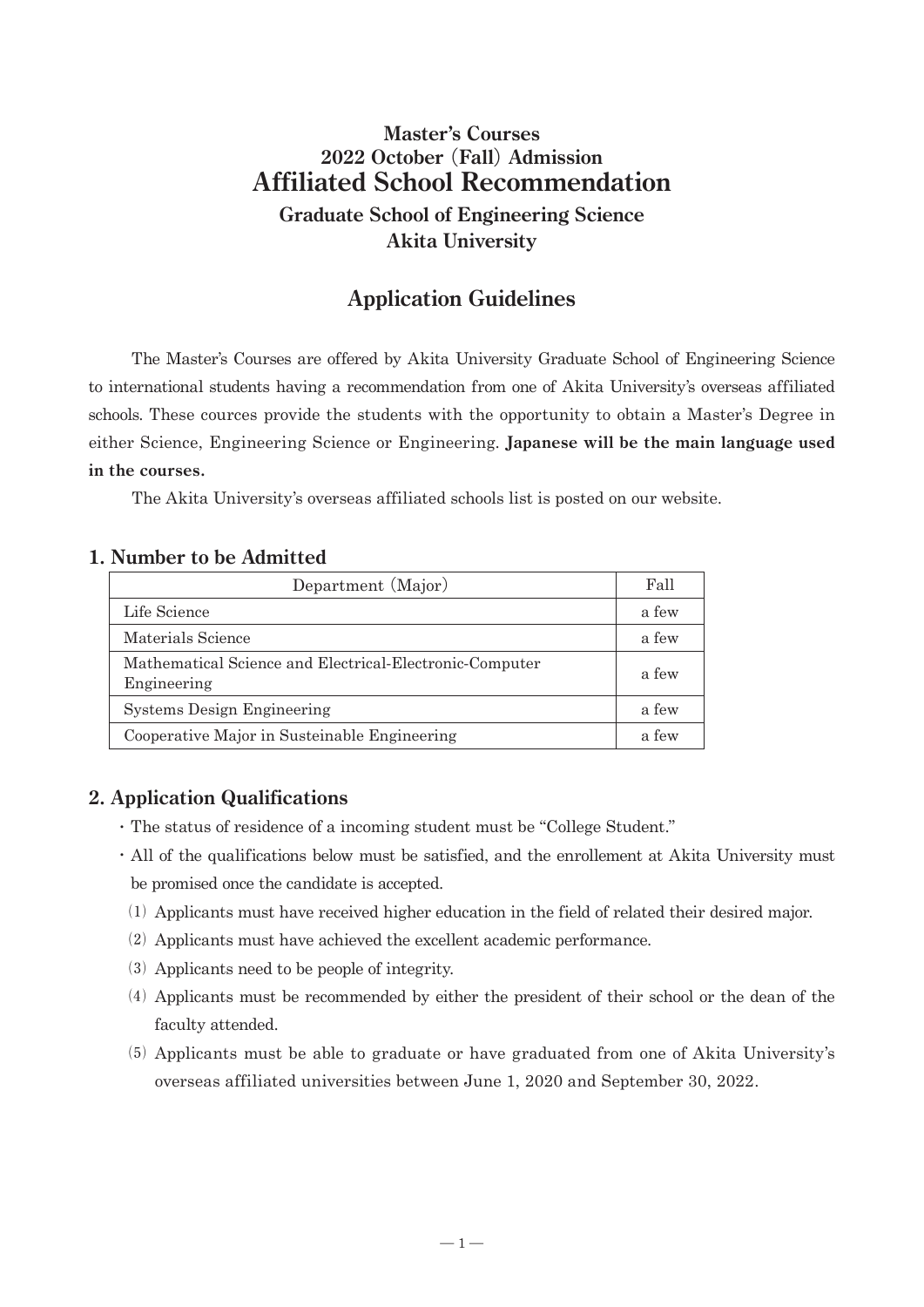#### **Note :**

 Applicants who are accepted based on the qualifications above, yet are later confirmed as not being able to complete the admission procedures by the deadline will not be admitted. Details on admission procedures will be sent to all accepted students along with a Letter of Acceptance.

#### **3. Application Period and Mailing Address**

⑴ Application Period:

From June 16, 2022 to no later than June 22, 2022.

- 1)If brought in person or by proxy, application documents will be accepted at the Admissions Office between 9:00 a.m. and 4:00 p.m.
- 2)If mailed, application documents must be sent by registered mail and "Application to Master's Course, Admission by Recommendation, Graduate School of Engineering Science" must appear in red on the front side of the envelope. The documents must reach the Admissions Office no later than 4:00 p.m. on June 22, 2022. Special attention should be paid in estimating the days needed for overseas delivery.
- ⑵ Mailing address:

 Admissions Office Akita University 1-1, Tegata Gakuen-machi Akita-shi 010-8502 Japan Tel: +81-18-889-2313 E-mail: nyushi@jimu.akita-u.ac.jp

#### **4. Application Procedures**

- ⑴ Documents to be submitted
	- ① Letter of Recommendation

 Recommendations must be written by the applicant's supervising instructor and be issued by the president of the school or the dean of the faculty of the affiliated university.

② Application for Admission

Requested information must be entered on the designated form (attached herein).

③ ID Photo Card

 A frontal-view photograph of the applicant's face, without a hat, 4.5 cm x 3.5 cm in size and taken within three months prior to this application must be pasted in the designated area of the ID photo Card (attached herein).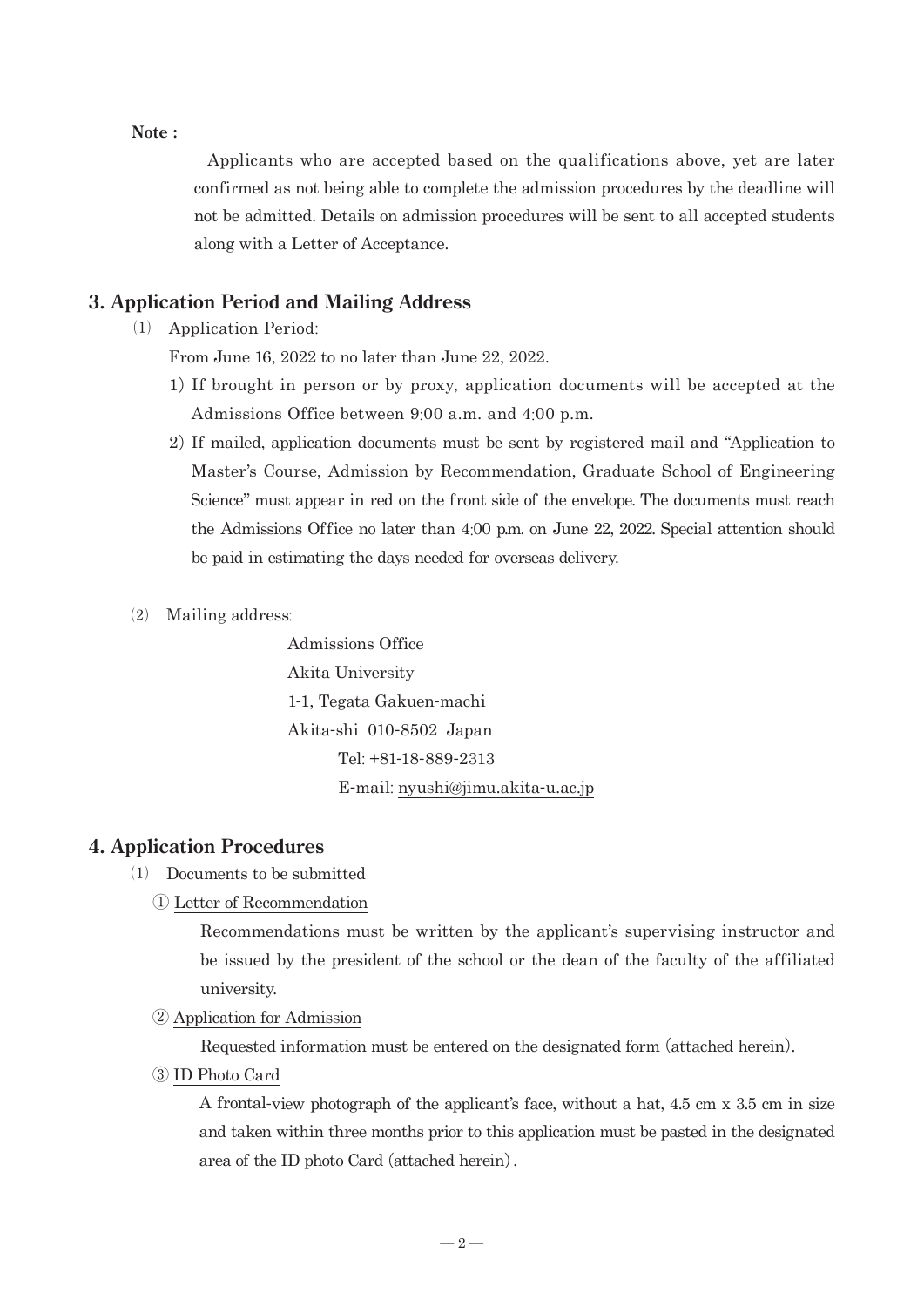- ④ Certificate of Completion or Prospective Completion or Certificate of Graduation Must be prepared by the president or the dean of the school attended.
- ⑤ Academic Record Transcripts

 Must be prepared by the president or the dean of the school attended and sealed in an envelope.

#### ⑥ Proof of Evaluation Fee Payment

Evaluation Fee is 30,000 yen.

When depositing from an overseas bank, please make sure that the fee is sent by Telegraphic Transfer to the (below) bank account in yen. Payment made by other currency will not be accepted. Any cost for the transfer is to be paid by the applicant. Please enclose a copy of "Application for Remittance" when mailing the admission application documents.

- 1. Amount: 30,000 yen (The fee must be received in yen)
- 2. Remittance Method: Telegraphic Transfer
- 3. Remittance Fee: to be paid by the payer
- 4. Remittance Period: May 26, 2022 June 22, 2022 Japan time must be observed.
- 5. Remittance Information:

Bank Name: Akita Bank, Ltd.

Branch: Tegata Branch

Address: 160-1, Aza-Yamazaki, Tegata, Akita-shi, Akita, 010-0851 Japan

Account Number: 688502

Recipient: Akita University

Bank Identifier Code(SWIFT): AKITJPJT

#### **Note:**

- a)When filling out the "Application for Remittance," please enter "Evaluation fee" as "Purpose of Remittance," and enter "applicant's name" in the message box.
- b)After remitting the evaluation fee, Please send an e-mail to that effect to Admissions Office as soon as possible.
- c) In case of remitting the evaluation fee from the interior of Japan, Please send an e-mail to that effect to Admissions Office. Admissions Office will give instructions to you.

Please don't make a remittance before receiving instructions.

d) If the Evaluation Fee received does not meet the required amount of  $30,000$  yen, the application procedure will be considered incomplete, and the application will not be accepted. The Evaluation Fee will be returned to the applicant, but the remittance fee will be withheld.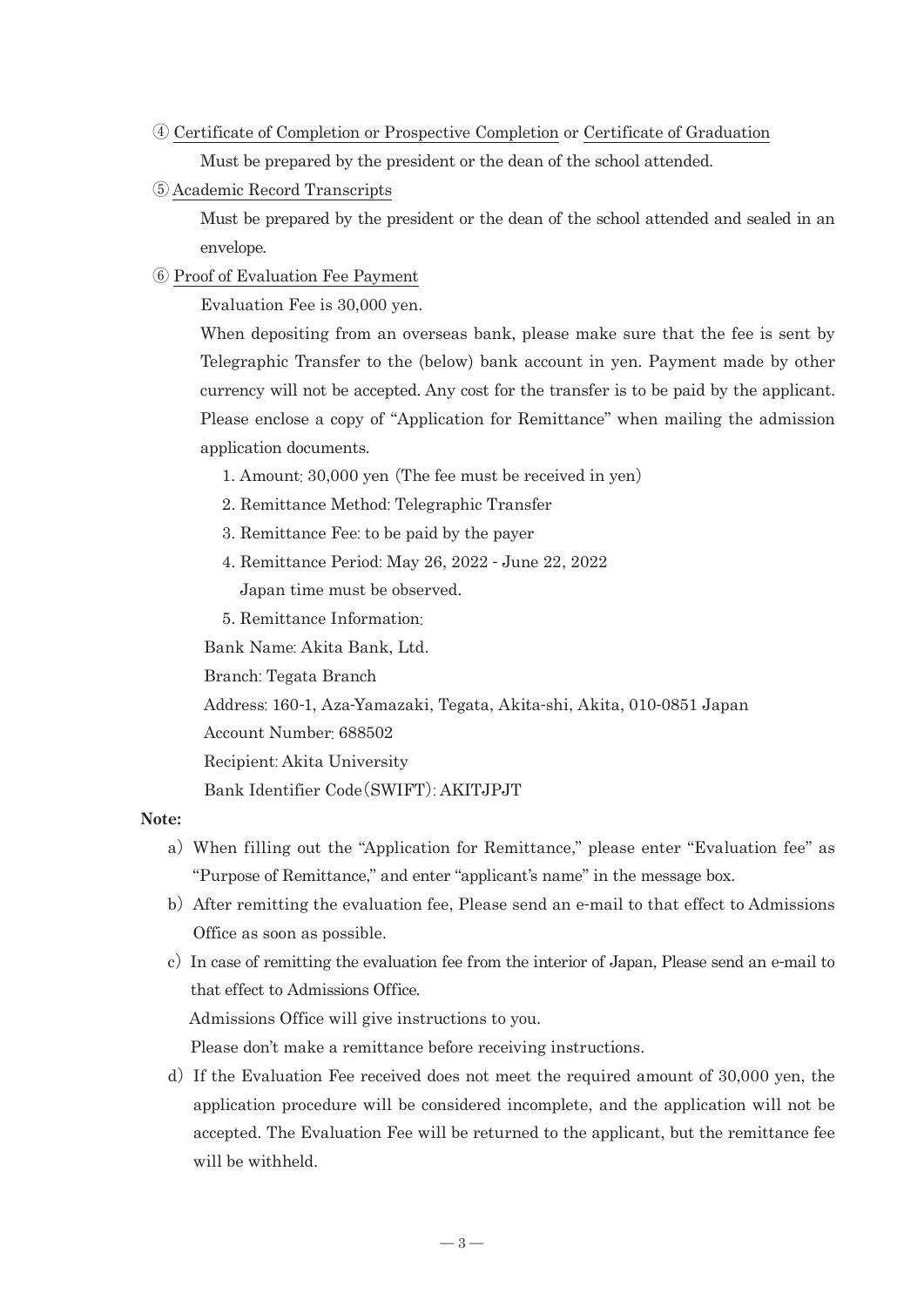- ⑦ Other
	- ・Applicants who live in Japan and do not have Japanese citizenship must submit a certified copy of Alien Registration issued by the municipality where they reside.
	- ・Applicants residing overseas must submit an authorized certificate of his/her family register or proof of citizenship in home country.

 **Note:** Important notices for submitting documents

- a) No application will be accepted unless all documents mentioned above are fully and accurately completed.
- b) Once submitted, documents will not be returned to applicants for any reason.
- c) Applicants are not allowed to change departments, major and cources after submission of application.
- d) If Contact Address entered in the application form changes after submission, the Admissions Office must be promptly notified of such change. E-mail: nyushi@jimu.akita-u.ac.jp
- e) Attached forms may be either hand-written or typed.

#### **5. Evaluation of Applicants**

Screening for admission will be conducted based on analysis of all documents submitted.

#### **6. Pre-consultation for Disabled Applicants**

 As a preliminary step in the application process, disabled applicants (refer to the chart below) who need special consideration during either the application process or the course itself must submit a document detailing the items listed below (form not designated) together with a medical certificate prepared by a doctor no later than May 20, 2022. Early consultation is recommended since advance preparation may be needed in cases of severe disability.

- ① Name, age, contact address, telephone number, and desired department(major).
- ② Type and degree of disability.
- ③ Detailed explanation of care needed during application and course study.
- ④ Special preparation and care taken at the university last attended.
- ⑤ Description of everyday life.
- ⑥ Name, address, and telephone number of the university last attended.

 If needs arise after the deadline of May 20, 2022 due to accident or other contingency, please contact the Admissions Office immediately.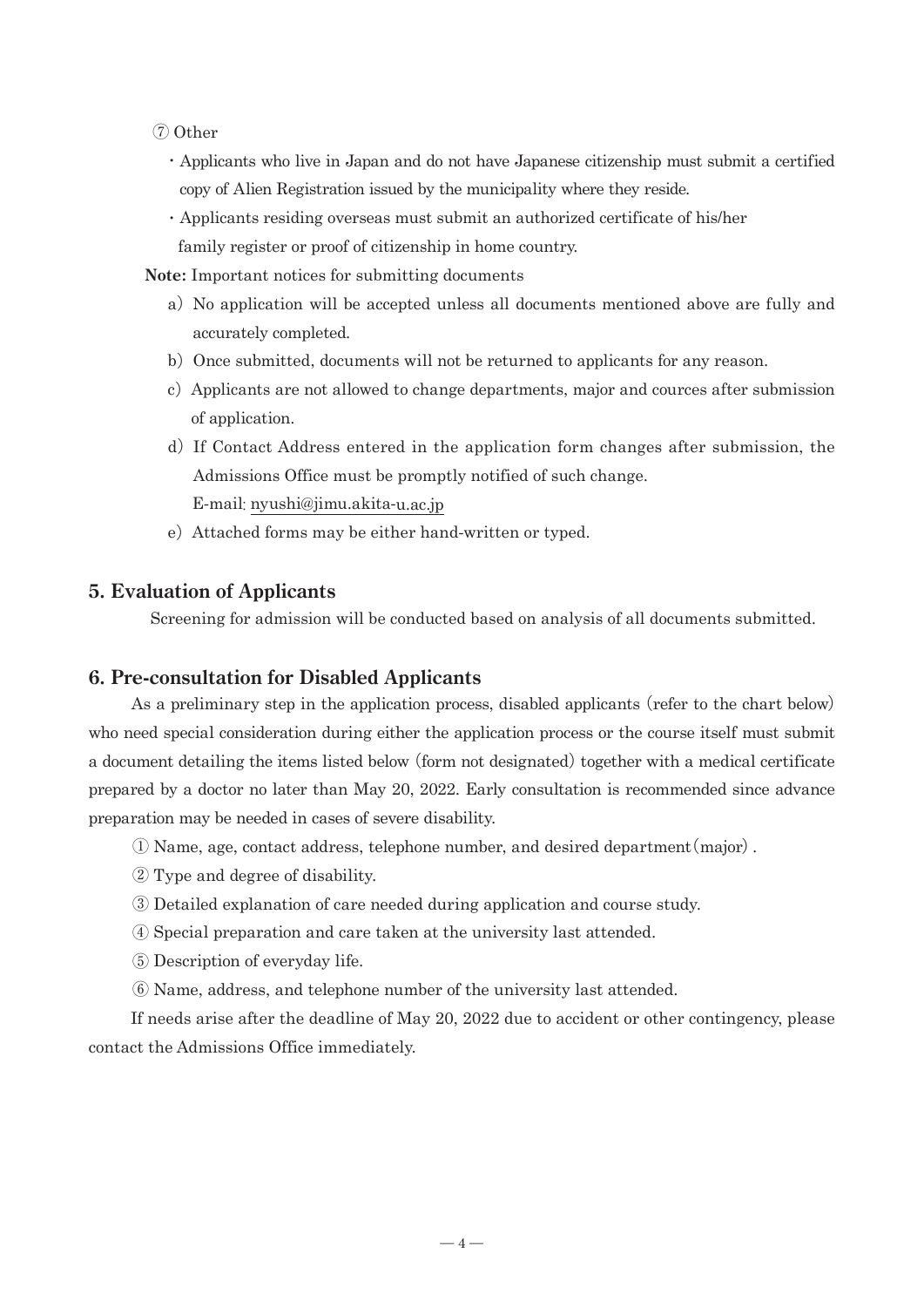| Type of Disability | <b>Extent of Disability</b>                                                                                                                                                                                                                                                         |  |  |
|--------------------|-------------------------------------------------------------------------------------------------------------------------------------------------------------------------------------------------------------------------------------------------------------------------------------|--|--|
| Visual             | Those with eyesight of less than 0.3 with both eyes (Universal Eyesight Test<br>Chart) or who have ophthalmologic functional disorders that do not allow<br>easy recognition of normal size letters or diagrams, even with the use of a<br>magnifying glass.                        |  |  |
| Hearing            | Those with an auditory capacity of more than 60 decibels (Audiometer testing)<br>who have difficulty listening to normal talking even with a hearing aid.                                                                                                                           |  |  |
| Physical           | 1. Those who are not capable of performing basic daily tasks such as walking<br>or writing even with the use of orthopedic or prosthetic devices.<br>2. Those with physical disabilities not as severe as the above but who need<br>constant medical assistance and/or observation. |  |  |
| Health             | 1. Those that are under constant medical restrictions due to prolonged<br>chronic respiratory, kidney, nervous system illness, malignant growth, or other<br>disorder.<br>2. Those placed under medical restrictions due to prolonged weak or feeble<br>health.                     |  |  |
| Other              | Those not specifically mentioned above, yet require special consideration<br>when either applying for admission or attending classes during the course of<br>study.                                                                                                                 |  |  |

Translated from the original by the Graduate School of Akita University.

 **Note:**

- a)The above are in conformity with Article 22-3 of the School Education Law Enforcement Regulations.
- b)Advance contact is also requested if the applicant uses a hearing aid, crutches, or a wheelchair on an everyday basis.

#### **7. Acceptance Notification**

Results are tentatively scheduled to be e-mailed to all applicants at 3:00 p.m on July 19, 2022.

Therefore telephone inquiries will not be honored. A letter of Acceptance will be sent to a successful applicant.

#### **8. Promise of Enrollment**

 Accepted students must submit the Promise of Enrollment upon receipt of the Letter of Acceptance (a form enclosed with the Letter of Acceptance) to the Admissions Office no later than August 19, 2022. If this promise is not received by the deadline, it will be understood that enrollment will not take place.

#### **9. Admissions Procedures**

 ⑴ Details for Admission Procedures will be sent to all who are accepted along with the Letter of Acceptance. Accepted students are strongly advised to come to Japan in time to complete the Admission Procedures in person.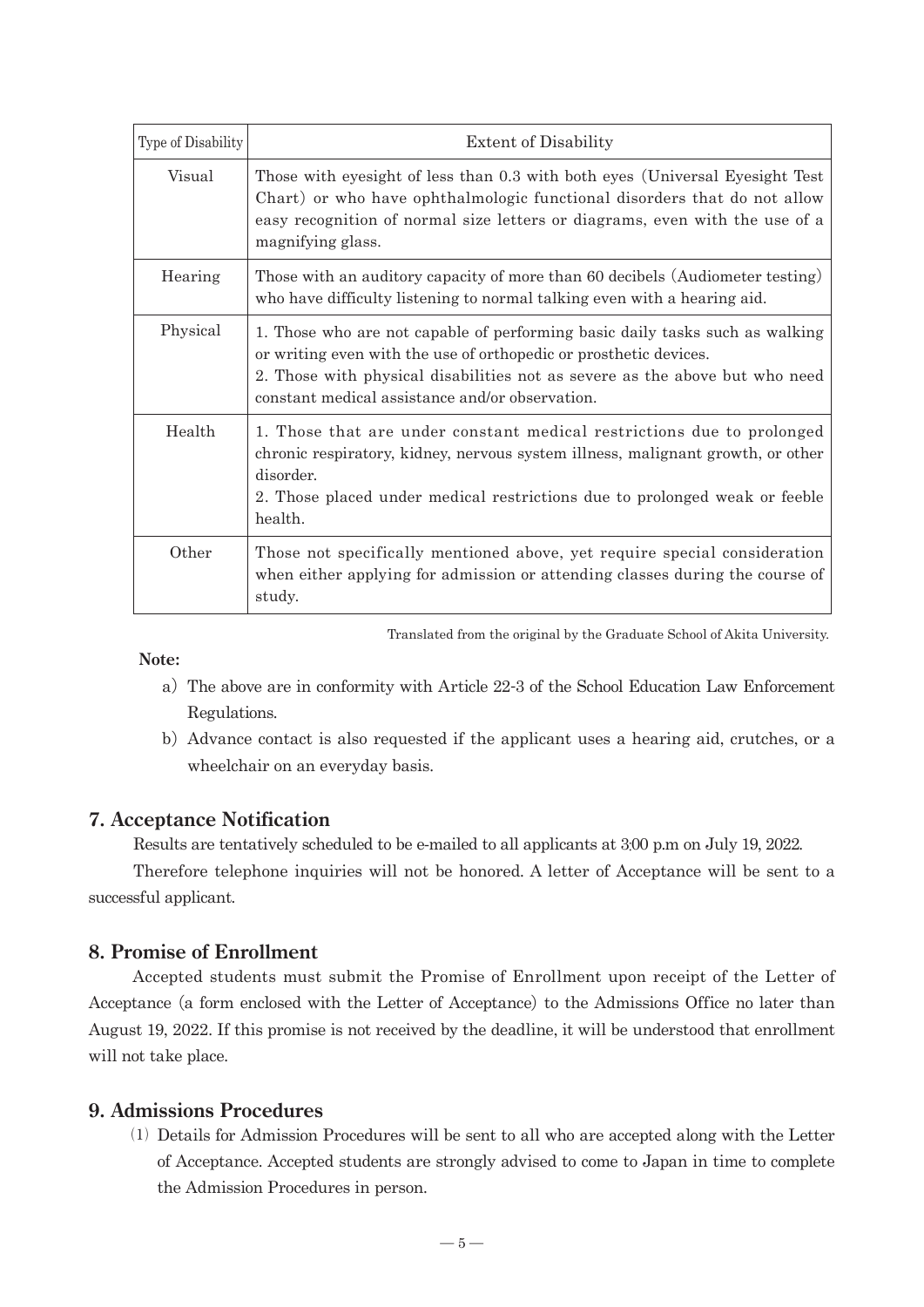- ⑵ School Fees (must be paid in Japanese currency)
	- ① Admission fee: 282,000 yen (subject to change)
	- ② Tuition: 267,900 yen for the first semester (535,800 yen for the first academic year)(subject to change)

#### **Note :**

- a) Admission fee paid will be not refunded for any reason.
- b)The above school fees are projected amounts and are subject to change before or during the course. Revised admission fee will apply to all new students if the revision takes place before the end of the Admission Procedure Period. If the tuition is revised at the time of admission or during the course, the new tuition takes effect at the time of revision.
- c)If a candidate cancels their admission before September 30, 2022 after completion of the Admission Procedures due to unavoidable circumstances, the tuition paid may be refunded upon the payer's request only after designated procedures are completed.
- ⑶ Other information
	- 1) Those with an excellent academic standing yet who have difficulty paying the admission fee due to financial circumstances and those who demonstrate other financial needs may be eligible upon screening to apply for financial aid. Those accepted will be either exempt from paying all or half of the admission fee, or may be all owed to pay the fee at a later date.
	- 2) Those with an excellent academic standing yet who have difficulty paying the tuition due to financial circumstances and those who demonstrate other financial needs may be eligible upon screening to apply for financial aid. Those accepted will be either exempt from paying all, half or a third of the tuition, or may be allowed to pay the fee at a later date.

 Admissions Office Akita University 1-1, Tegata Gakuen-machi Akita-shi 010-8502 Japan Tel.: +81-18-889-2313 E-mail: nyushi@jimu.akita-u.ac.jp

#### **10. Obtaining a Visa**

The first step in obtaining a visa is to apply for a Certificate of Eligibility at the Ministry of Justice, Immigration Bureau in Japan. On behalf of students who reside overseas, who have been accepted after the evaluation, and who are confirmed to have completed all the admission procedure requirements,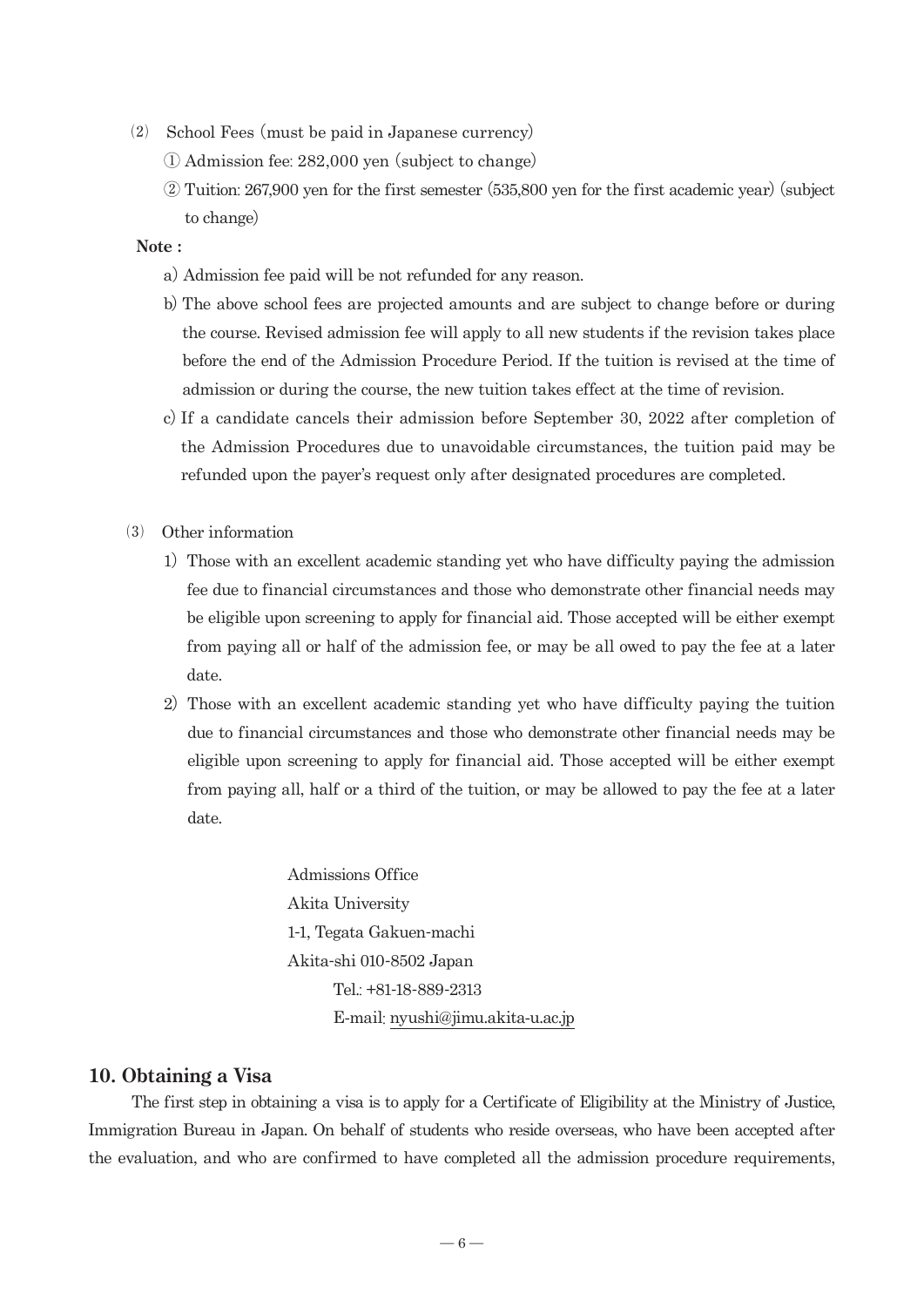Akita University will apply for the Certificate of Eligibility upon the request of the student. Upon receipt of the Certificate of Eligibility from the Immigration Bureau, Akita University will then mail it to the student's address. The student is to submit their passport and the certificate to a Japanese diplomatic office (Japanese Embassy or Japanese Consulate) in their home country. A visa will be issued approximately one week after submitting the above documents.

#### **Note:**

- a) Akita University International Exchange Center (hereafter referred to as the International Exchange Center) will request the residential status of "College Student" when applying for the Certificate of Eligibility upon the request of the student.
- b) Admission may be turned down by the student under unavoidable circumstances, but the student will be required to send the Certificate of Eligibility immediately back to the International Exchange Center along with a letter stating the reason for the cancellation.
- c) To ensure a prompt application process, applicants who commission the International Exchange Center to apply for the Certificate of Eligibility must make sure that all documents (explained below) are completely filled out and are submitted at the time of applying for the course. However, the immigration office may find it necessary to request additional documents.

#### **Flow chart on how the college student visa is obtained:**

 ① Submission of documents necessary for Certificate of Eligibility at the time of application for the course

(applicant → International Affairs Division)

② Completion of admission procedures after having been accepted

 $(accepted student \rightarrow Admissions Office)$ 

- ③ Application for Certificate of Eligibility
	- (International Affairs Division → Sendai Regional Immigration Bureau)
- ④ Issuance of Certificate of Eligibility
	- (Sendai Regional Immigration Bureau → International Affairs Division)
- ⑤ Mailing of Certificate of Eligibility

(International Affairs Division  $\rightarrow$  accepted students)

- ⑥ Applying and obtaining of college student visa in the students' home country. (accepted student → Japanese Embassy or Japanese Consulate)
- ⑦ Entry into Japan under college student status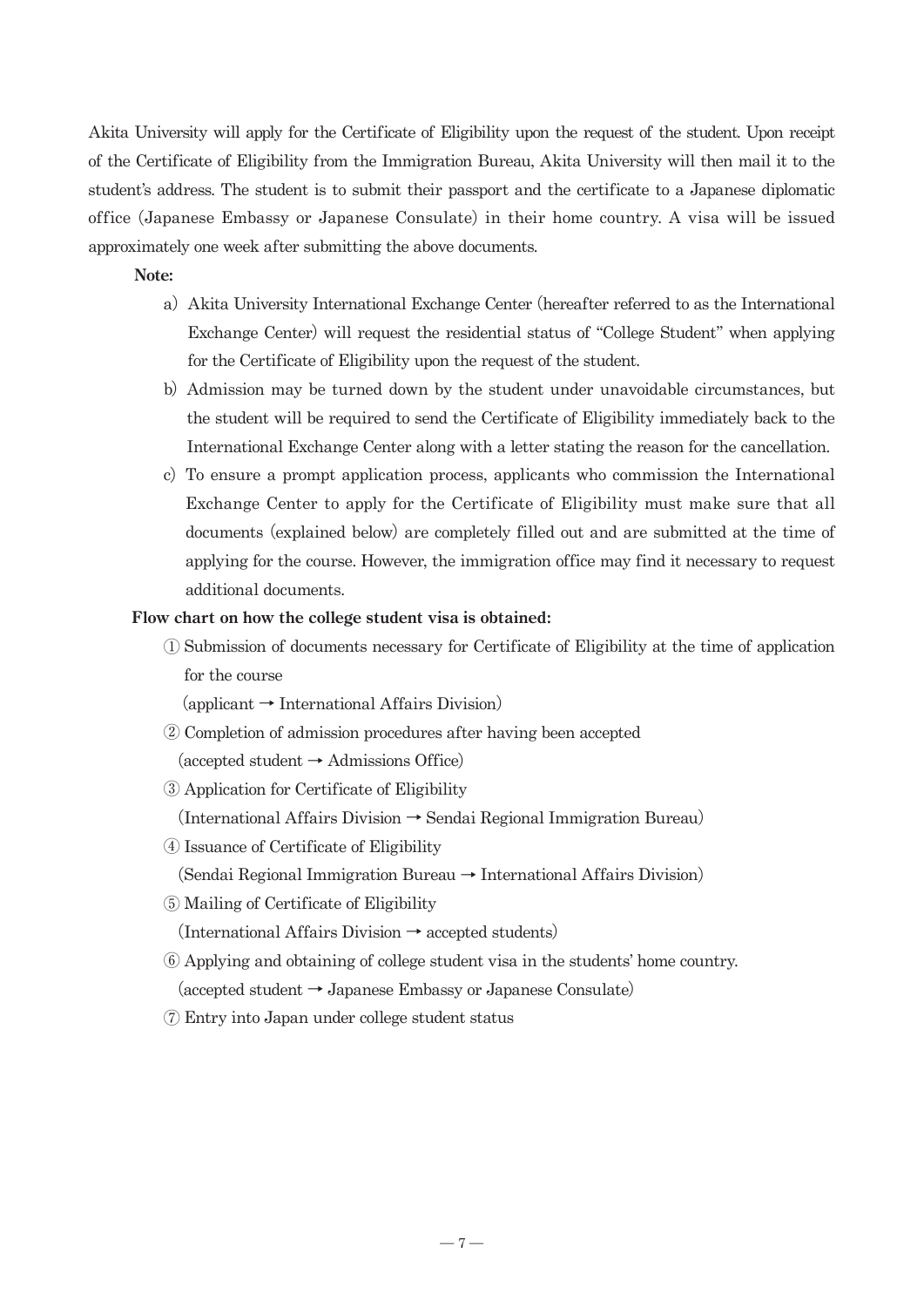# **Application Documents for Certificate of Eligibility**

\* Designated forms are available.

|        |                   | Documents                                        | No.of<br>copies | <b>Notes</b>                                                                                                                                                    |  |
|--------|-------------------|--------------------------------------------------|-----------------|-----------------------------------------------------------------------------------------------------------------------------------------------------------------|--|
| $\ast$ | 1)                | Application for<br>Certificate of<br>Eligibility |                 | Application forms and instructions are found at the Ministry of<br>Justice website                                                                              |  |
| $\ast$ | $\left( 2\right)$ | Photo<br>(40mm x 30mm)                           |                 | The same photo used on the application form for the course<br>must be pasted on the designated place of the Application for<br>Certificate of Eligibility form. |  |
|        | (3)               | Copy of<br>passport<br>(if issued)               |                 | All the pages where the applicant's information is entered must<br>be photocopied and submitted.                                                                |  |
|        | (4)               | Bank statement<br>of your supporter              |                 | Please submit a certificate for everyone if there are multiple<br>financial sponsors.                                                                           |  |

For any questions about a certificate of eligibility:

Akita University International Affairs Division

1-1, Tegata Gakuen-machi

Akita-shi 010-8502 Japan

Tel.: +81-18-889-2258

E-mail: ryugaku@jimu.akita-u.ac.jp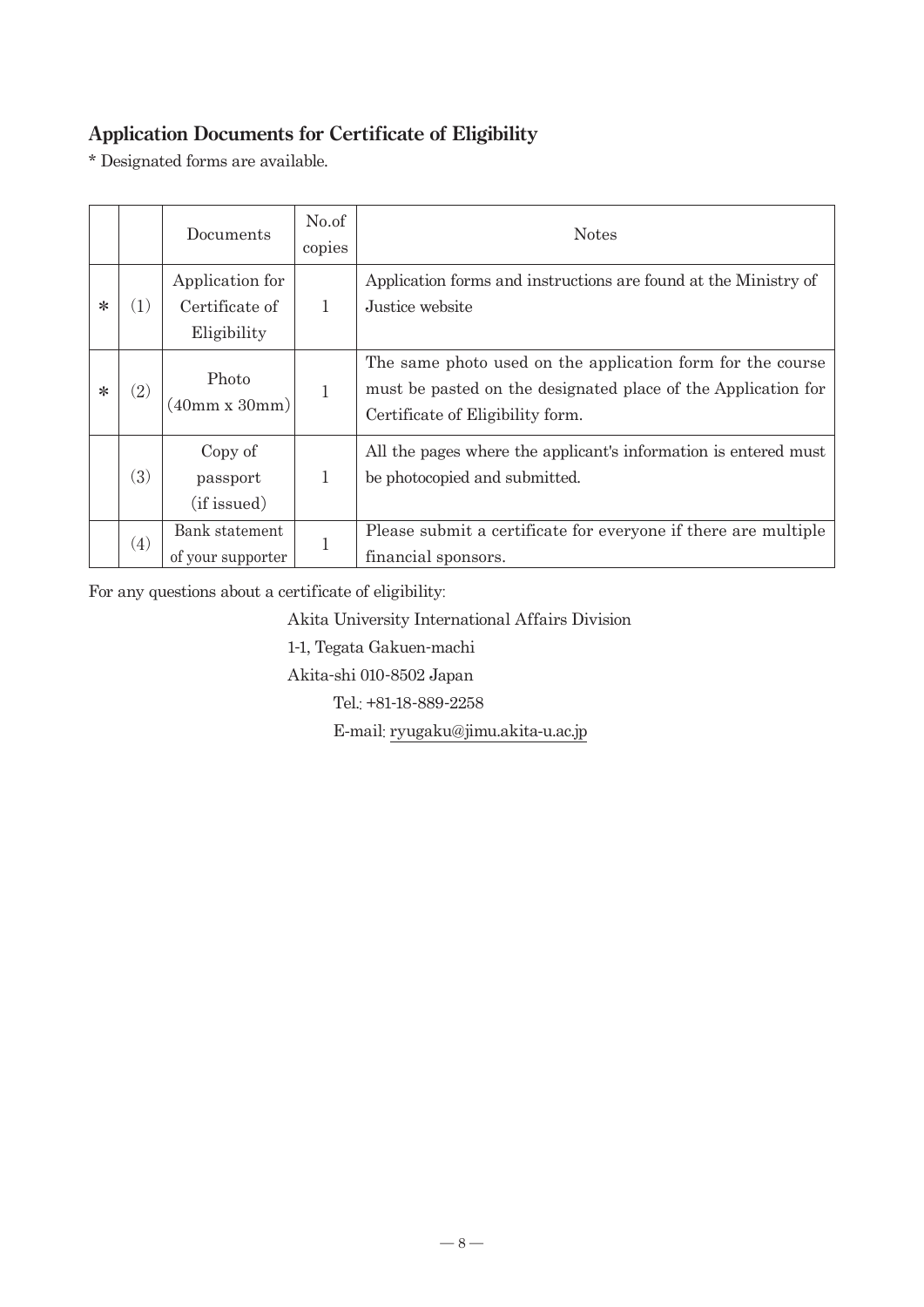# **Master's Courses 2023 April** (**Spring**) **Admission Affiliated School Recommendation**

**Graduate School of Engineering Science Akita University**

# **Application Guidelines**

 The Master's Courses are offered by Akita University Graduate School of Engineering Science to international students having a recommendation from one of Akita University's overseas affiliated schools. These cources provide the students with the opportunity to obtain a Master's Degree in either Science, Engineering Science or Engineering. **Japanese will be the main language used in the courses.**

The Akita University's overseas affiliated schools list is posted on our website.

#### **1. Number to be Admitted**

| Department (Major)                                                     | Fall  |
|------------------------------------------------------------------------|-------|
| Life Science                                                           | a few |
| Materials Science                                                      | a few |
| Mathematical Science and Electrical-Electronic-Computer<br>Engineering | a few |
| Systems Design Engineering                                             | a few |
| Cooperative Major in Sustainable Engineering                           | a few |

## **2. Application Qualifications**

- ・ The status of residence of a incoming student must be "College Student."
- ・ All of the qualifications below must be satisfied, and the enrollement at Akita University must be promised once the candidate is accepted.
	- ⑴ Applicants must have received higher education in the field of related their desired major.
	- ⑵ Applicants must have achieved the excellent academic performance.
	- ⑶ Applicants need to be people of integrity.
	- ⑷ Applicants must be recommended by either the president of their school or the dean of the faculty attended.
	- ⑸ Applicants must be able to graduate or have graduated from one of Akita University's overseas affiliated universities between April 1,2021 and March 31,2023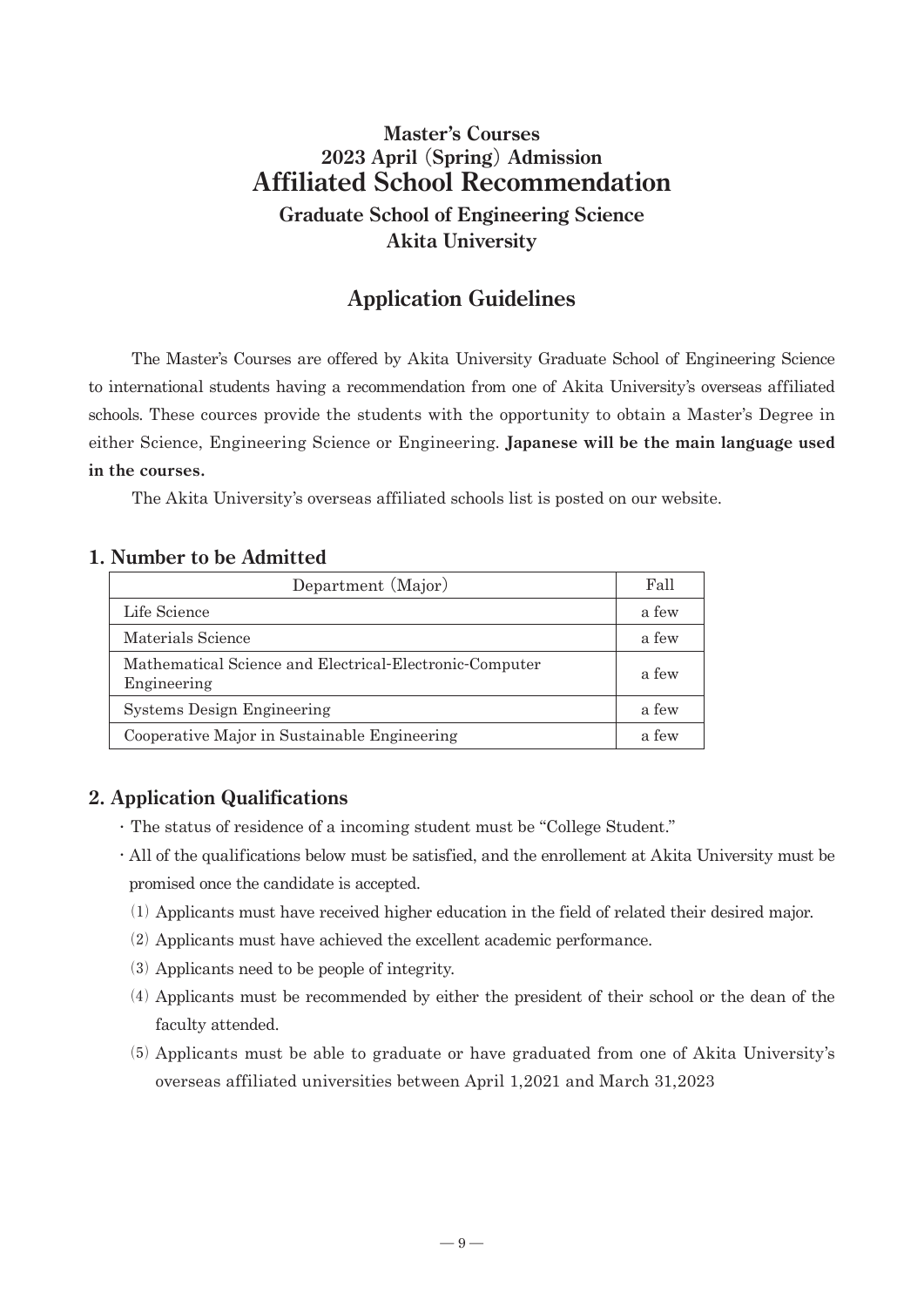#### **Note :**

 Applicants who are accepted based on the qualifications above, yet are later confirmed as not being able to complete the admission procedures by the deadline will not be admitted. Details on admission procedures will be sent to all accepted students along with a Letter of Acceptance.

#### **3. Application Period and Mailing Address**

⑴ Application Period:

From October 13, 2022 to no later than October 19, 2022.

- 1)If brought in person or by proxy, application documents will be accepted at the Admissions Office between 9:00 a.m. and 4:00 p.m.
- 2)If mailed, application documents must be sent by registered mail and "Application to Master's Course, Admission by Recommendation, Graduate School of Engineering Science" must appear in red on the front side of the envelope. The documents must reach the Admissions Office no later than 4:00 p.m. on October 19, 2022. Special attention should be paid in estimating the days needed for overseas delivery.
- ⑵ Mailing address:

 Admissions Office Akita University 1-1, Tegata Gakuen-machi Akita-shi 010-8502 Japan Tel: +81-18-889-2313 E-mail: nyushi@jimu.akita-u.ac.jp

#### **4. Application Procedures**

- ⑴ Documents to be submitted
	- ① Letter of Recommendation

 Recommendations must be written by the applicant's supervising instructor and be issued by the president of the school or the dean of the faculty of the affiliated university.

② Application for Admission

Requested information must be entered on the designated form (attached herein).

③ ID Photo Card

 A frontal-view photograph of the applicant's face, without a hat, 4.5 cm x 3.5 cm in size and taken within three months prior to this application must be pasted in the designated area of the ID photo Card (attached herein).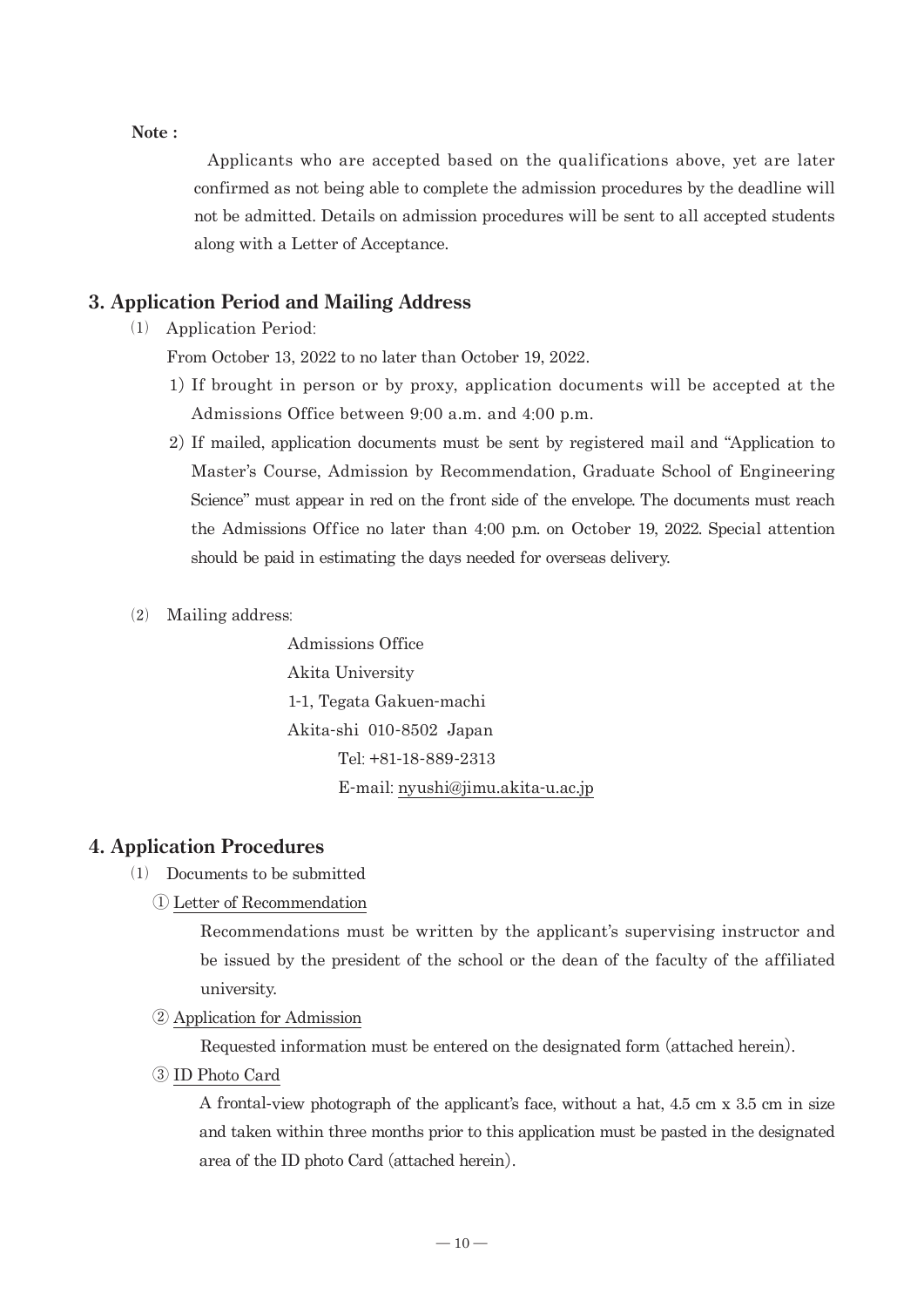- ④ Certificate of Completion or Prospective Completion or Certificate of Graduation Must be prepared by the president or the dean of the school attended.
- ⑤ Academic Record Transcripts

 Must be prepared by the president or the dean of the school attended and sealed in an envelope.

#### ⑥ Proof of Evaluation Fee Payment

Evaluation Fee is 30,000 yen.

When depositing from an overseas bank, please make sure that the fee is sent by Telegraphic Transfer to the (below) bank account in yen. Payment made by other currency will not be accepted. Any cost for the transfer is to be paid by the applicant. Please enclose a copy of "Application for Remittance" when mailing the admission application documents.

- 1. Amount: 30,000 yen (The fee must be received in yen)
- 2. Remittance Method: Telegraphic Transfer
- 3. Remittance Fee: to be paid by the payer
- 4. Remittance Period: October 1, 2022 October 19, 2022 Japan time must be observed.
- 5. Remittance Information:

Bank Name: Akita Bank, Ltd.

Branch: Tegata Branch

Address: 160-1, Aza-Yamazaki, Tegata, Akita-shi, Akita, 010-0851 Japan

Account Number: 688502

Recipient: Akita University

Bank Identifier Code(SWIFT): AKITJPJT

#### **Note:**

- a)When filling out the "Application for Remittance," please enter "Evaluation fee" as "Purpose of Remittance," and enter "applicant's name" in the message box.
- b)After remitting the evaluation fee, Please send an e-mail to that effect to Admissions Office as soon as possible.
- c) In case of remitting the evaluation fee from the interior of Japan, Please send an e-mail to that effect to Admissions Office. Admissions Office will give instructions to you.

Please don't make a remittance before receiving instructions.

d) If the Evaluation Fee received does not meet the required amount of  $30,000$  yen, the application procedure will be considered incomplete, and the application will not be accepted. The Evaluation Fee will be returned to the applicant, but the remittance fee will be withheld.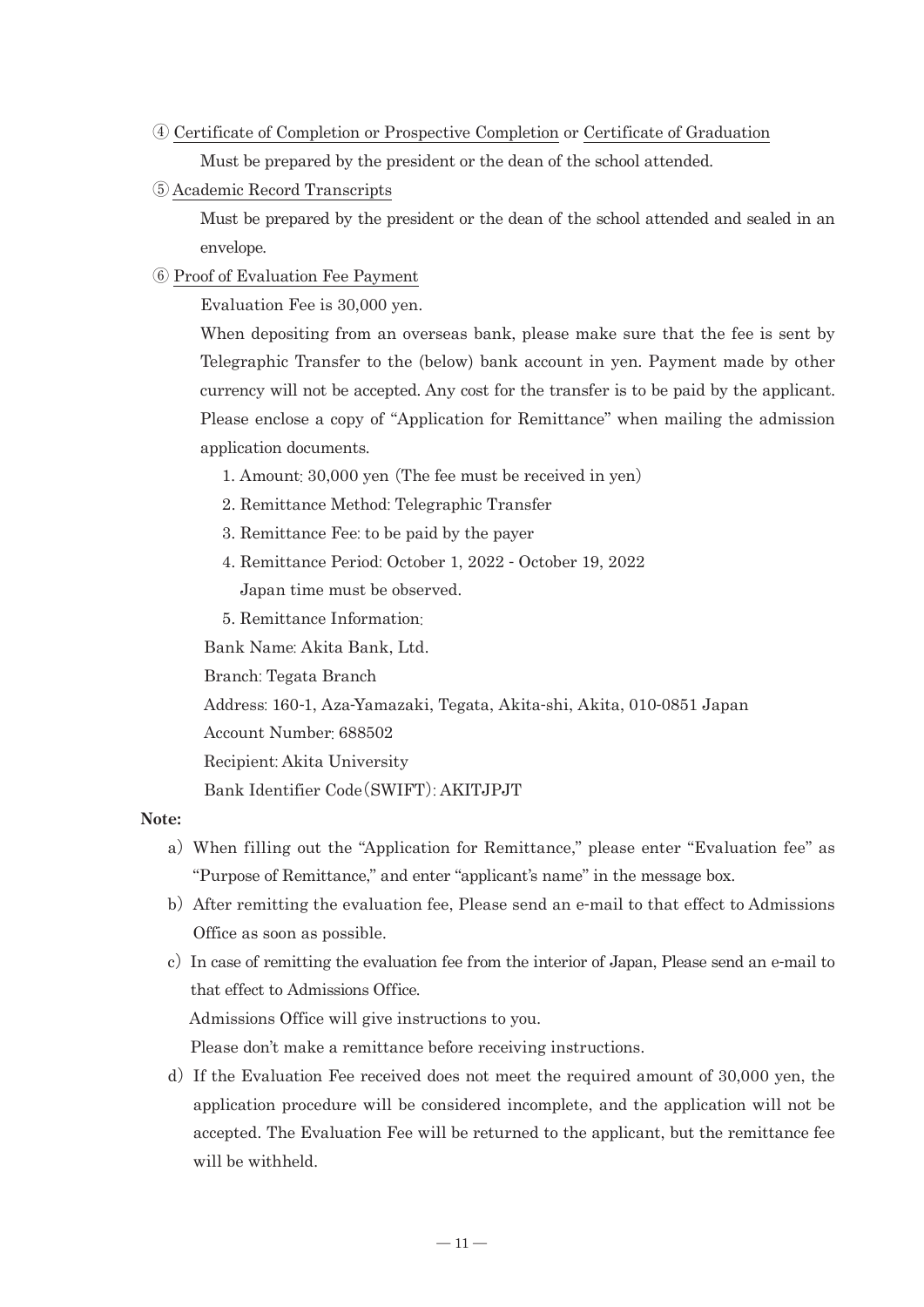- ⑦ Other
	- ・Applicants who live in Japan and do not have Japanese citizenship must submit a certified copy of Alien Registration issued by the municipality where they reside.
	- ・Applicants residing overseas must submit an authorized certificate of his/her family register or proof of citizenship in home country.

 **Note:** Important notices for submitting documents

- a) No application will be accepted unless all documents mentioned above are fully and accurately completed.
- b) Once submitted, documents will not be returned to applicants for any reason.
- c) Applicants are not allowed to change departments, major and cources after submission of application.
- d) If Contact Address entered in the application form changes after submission, the Admissions Office must be promptly notified of such change. E-mail: nyushi@jimu.akita-u.ac.jp
- e) Attached forms may be either hand-written or typed.

#### **5. Evaluation of Applicants**

Screening for admission will be conducted based on analysis of all documents submitted.

#### **6. Pre-consultation for Disabled Applicants**

 As a preliminary step in the application process, disabled applicants (refer to the chart below) who need special consideration during either the application process or the course itself must submit a document detailing the items listed below (form not designated) together with a medical certificate prepared by a doctor no later than September 22, 2022. Early consultation is recommended since advance preparation may be needed in cases of severe disability.

- ① Name, age, contact address, telephone number, and desired department(major).
- ② Type and degree of disability.
- ③ Detailed explanation of care needed during application and course study.
- ④ Special preparation and care taken at the university last attended.
- ⑤ Description of everyday life.
- ⑥ Name, address, and telephone number of the university last attended.

 If needs arise after the deadline of September 22, 2022 due to accident or other contingency, please contact the Admissions Office immediately.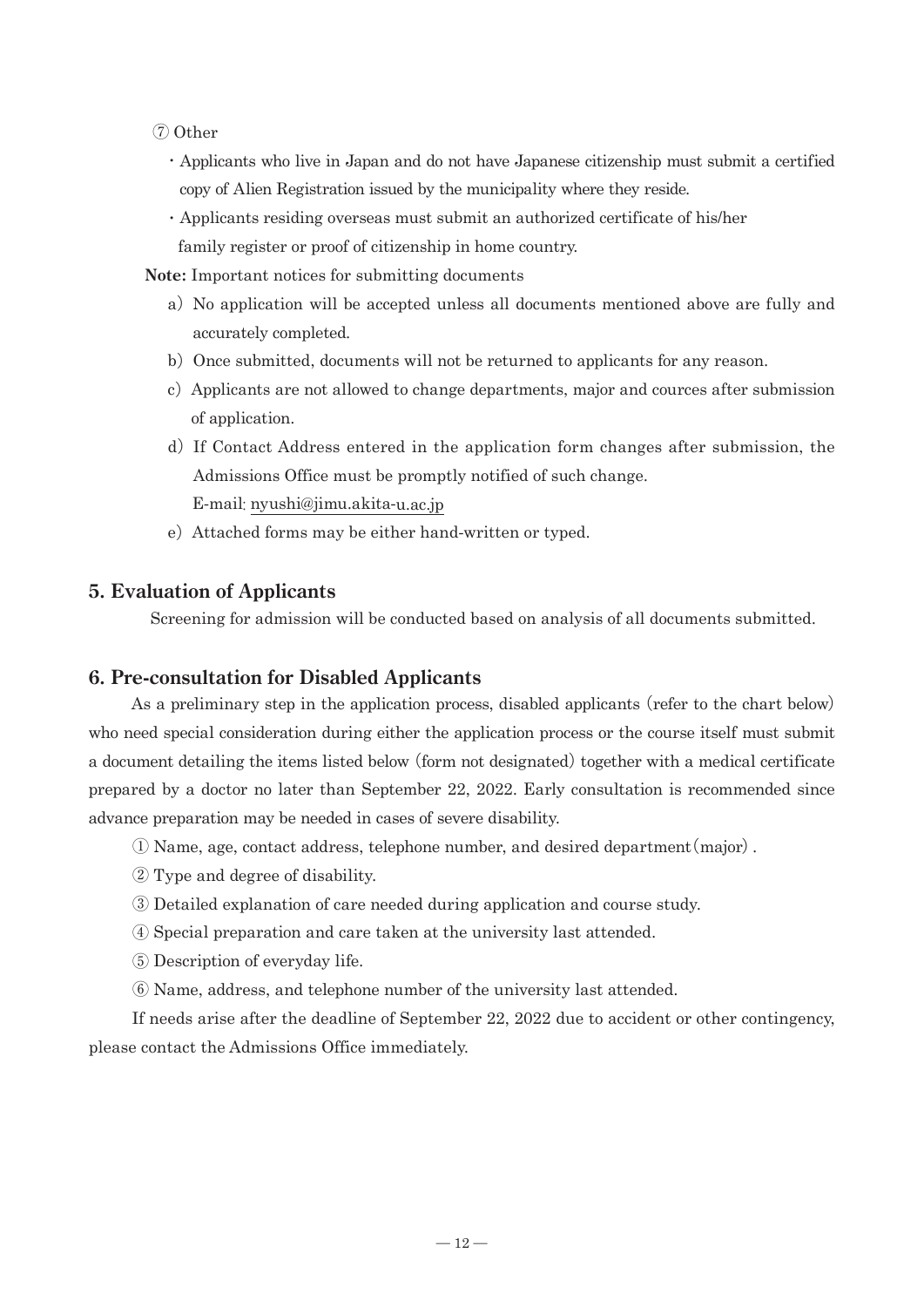| Type of Disability | <b>Extent of Disability</b>                                                                                                                                                                                                                                                         |  |  |
|--------------------|-------------------------------------------------------------------------------------------------------------------------------------------------------------------------------------------------------------------------------------------------------------------------------------|--|--|
| Visual             | Those with eyesight of less than 0.3 with both eyes (Universal Eyesight Test<br>Chart) or who have ophthalmologic functional disorders that do not allow<br>easy recognition of normal size letters or diagrams, even with the use of a<br>magnifying glass.                        |  |  |
| Hearing            | Those with an auditory capacity of more than 60 decibels (Audiometer testing)<br>who have difficulty listening to normal talking even with a hearing aid.                                                                                                                           |  |  |
| Physical           | 1. Those who are not capable of performing basic daily tasks such as walking<br>or writing even with the use of orthopedic or prosthetic devices.<br>2. Those with physical disabilities not as severe as the above but who need<br>constant medical assistance and/or observation. |  |  |
| Health             | 1. Those that are under constant medical restrictions due to prolonged<br>chronic respiratory, kidney, nervous system illness, malignant growth, or other<br>disorder.<br>2. Those placed under medical restrictions due to prolonged weak or feeble<br>health.                     |  |  |
| Other              | Those not specifically mentioned above, yet require special consideration<br>when either applying for admission or attending classes during the course of<br>study.                                                                                                                 |  |  |

Translated from the original by the Graduate School of Akita University.

 **Note:**

- a)The above are in conformity with Article 22-3 of the School Education Law Enforcement Regulations.
- b)Advance contact is also requested if the applicant uses a hearing aid, crutches, or a wheelchair on an everyday basis.

#### **7. Acceptance Notification**

Results are tentatively scheduled to be e-mailed to all applicants at 3:00 p.m on November 14, 2022. Therefore telephone inquiries will not be honored. A letter of Acceptance will be sent to a successful applicant.

#### **8. Promise of Enrollment**

 Accepted students must submit the Promise of Enrollment upon receipt of the Letter of Acceptance (a form enclosed with the Letter of Acceptance) to the Admissions Office no later than December 9, 2022. If this promise is not received by the deadline, it will be understood that enrollment will not take place.

#### **9. Admissions Procedures**

 ⑴ Details for Admission Procedures will be sent to all who are accepted along with the Letter of Acceptance. Accepted students are strongly advised to come to Japan in time to complete the Admission Procedures in person.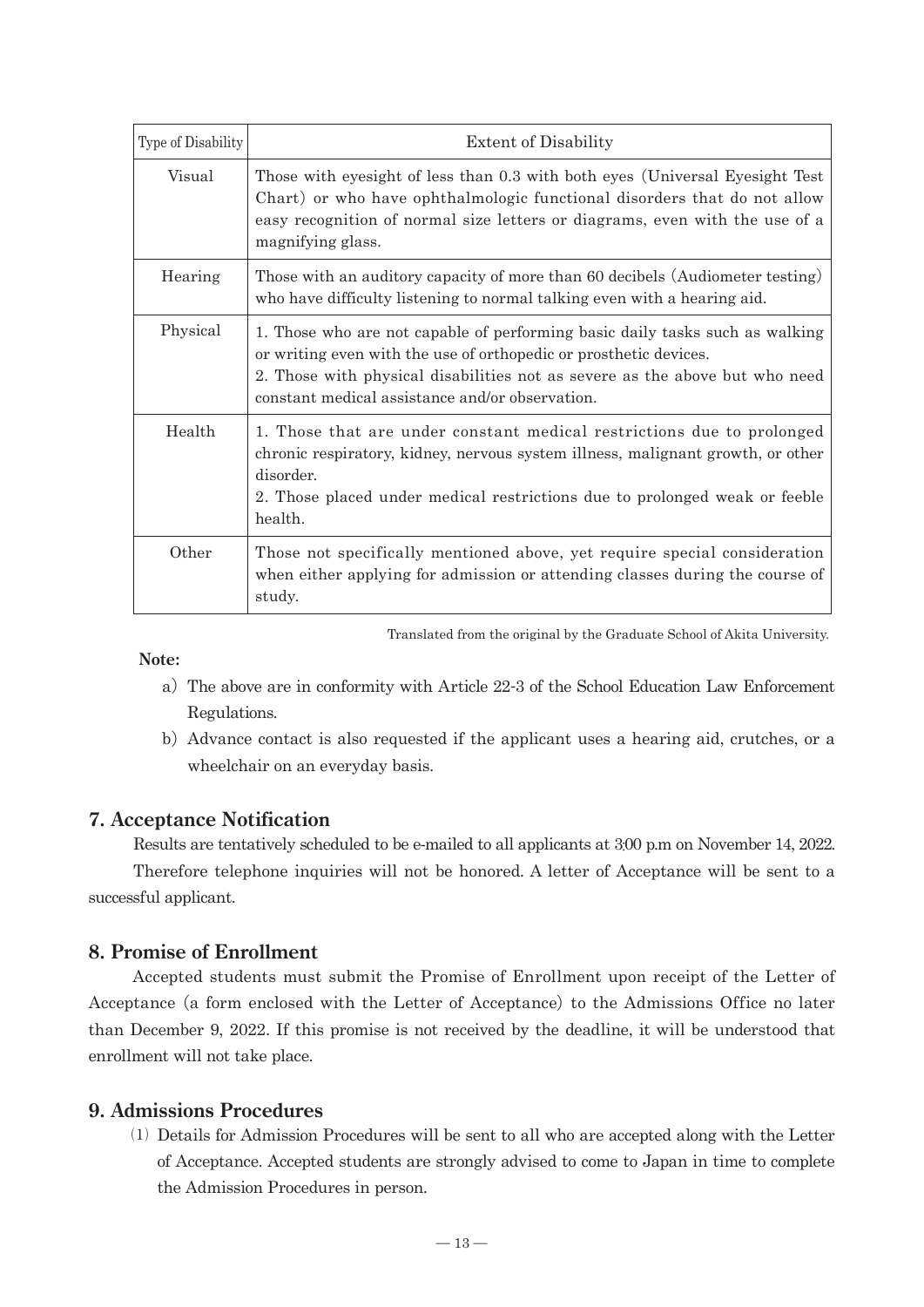- ⑵ School Fees (must be paid in Japanese currency)
	- ① Admission fee: 282,000 yen (subject to change)
	- ② Tuition: 267,900 yen for the first semester (535,800 yen for the first academic year)(subject to change)

#### **Note :**

- a) Admission fee paid will be not refunded for any reason.
- b)The above school fees are projected amounts and are subject to change before or during the course. Revised admission fee will apply to all new students if the revision takes place before the end of the Admission Procedure Period. If the tuition is revised at the time of admission or during the course, the new tuition takes effect at the time of revision.
- c)If a candidate cancels their admission before March 31, 2023 after completion of the Admission Procedures due to unavoidable circumstances, the tuition paid may be refunded upon the payer's request only after designated procedures are completed.
- ⑶ Other information
	- 1) Those with an excellent academic standing yet who have difficulty paying the admission fee due to financial circumstances and those who demonstrate other financial needs may be eligible upon screening to apply for financial aid. Those accepted will be either exempt from paying all or half of the admission fee, or may be all owed to pay the fee at a later date.
	- 2) Those with an excellent academic standing yet who have difficulty paying the tuition due to financial circumstances and those who demonstrate other financial needs may be eligible upon screening to apply for financial aid. Those accepted will be either exempt from paying all, half or a third of the tuition, or may be allowed to pay the fee at a later date.

 Admissions Office Akita University 1-1, Tegata Gakuen-machi Akita-shi 010-8502 Japan Tel.: +81-18-889-2313 E-mail: nyushi@jimu.akita-u.ac.jp

#### **10. Obtaining a Visa**

The first step in obtaining a visa is to apply for a Certificate of Eligibility at the Ministry of Justice, Immigration Bureau in Japan. On behalf of students who reside overseas, who have been accepted after the evaluation, and who are confirmed to have completed all the admission procedure requirements,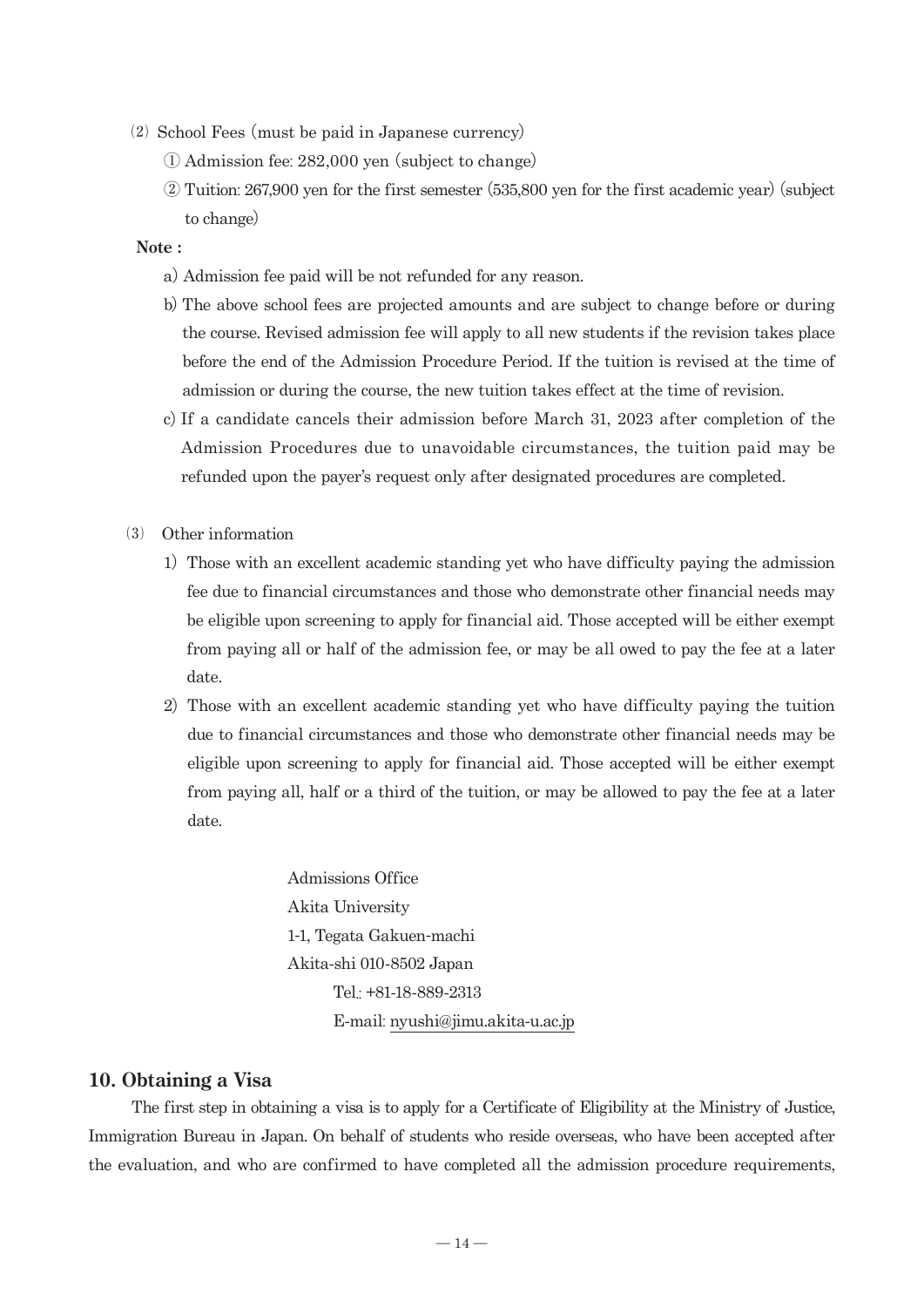Akita University will apply for the Certificate of Eligibility upon the request of the student. Upon receipt of the Certificate of Eligibility from the Immigration Bureau, Akita University will then mail it to the student's address. The student is to submit their passport and the certificate to a Japanese diplomatic office (Japanese Embassy or Japanese Consulate) in their home country. A visa will be issued approximately one week after submitting the above documents.

#### **Note:**

- a) Akita University International Exchange Center (hereafter referred to as the International Exchange Center) will request the residential status of "College Student" when applying for the Certificate of Eligibility upon the request of the student.
- b) Admission may be turned down by the student under unavoidable circumstances, but the student will be required to send the Certificate of Eligibility immediately back to the International Exchange Center along with a letter stating the reason for the cancellation.
- c) To ensure a prompt application process, applicants who commission the International Exchange Center to apply for the Certificate of Eligibility must make sure that all documents (explained below) are completely filled out and are submitted at the time of applying for the course. However, the immigration office may find it necessary to request additional documents.

#### **Flow chart on how the college student visa is obtained:**

 ① Submission of documents necessary for Certificate of Eligibility at the time of application for the course

 $\alpha$  (applicant  $\rightarrow$  International Affairs Division)

- ② Completion of admission procedures after having been accepted  $(accepted student \rightarrow Admissions Office)$
- ③ Application for Certificate of Eligibility

(International Affairs Division → Sendai Regional Immigration Bureau)

④ Issuance of Certificate of Eligibility

(Sendai Regional Immigration Bureau → International Affairs Division)

⑤ Mailing of Certificate of Eligibility

 $(International Affairs Division \rightarrow accepted students)$ 

- ⑥ Applying and obtaining of college student visa in the students' home country. (accepted student → Japanese Embassy or Japanese Consulate)
- ⑦ Entry into Japan under college student status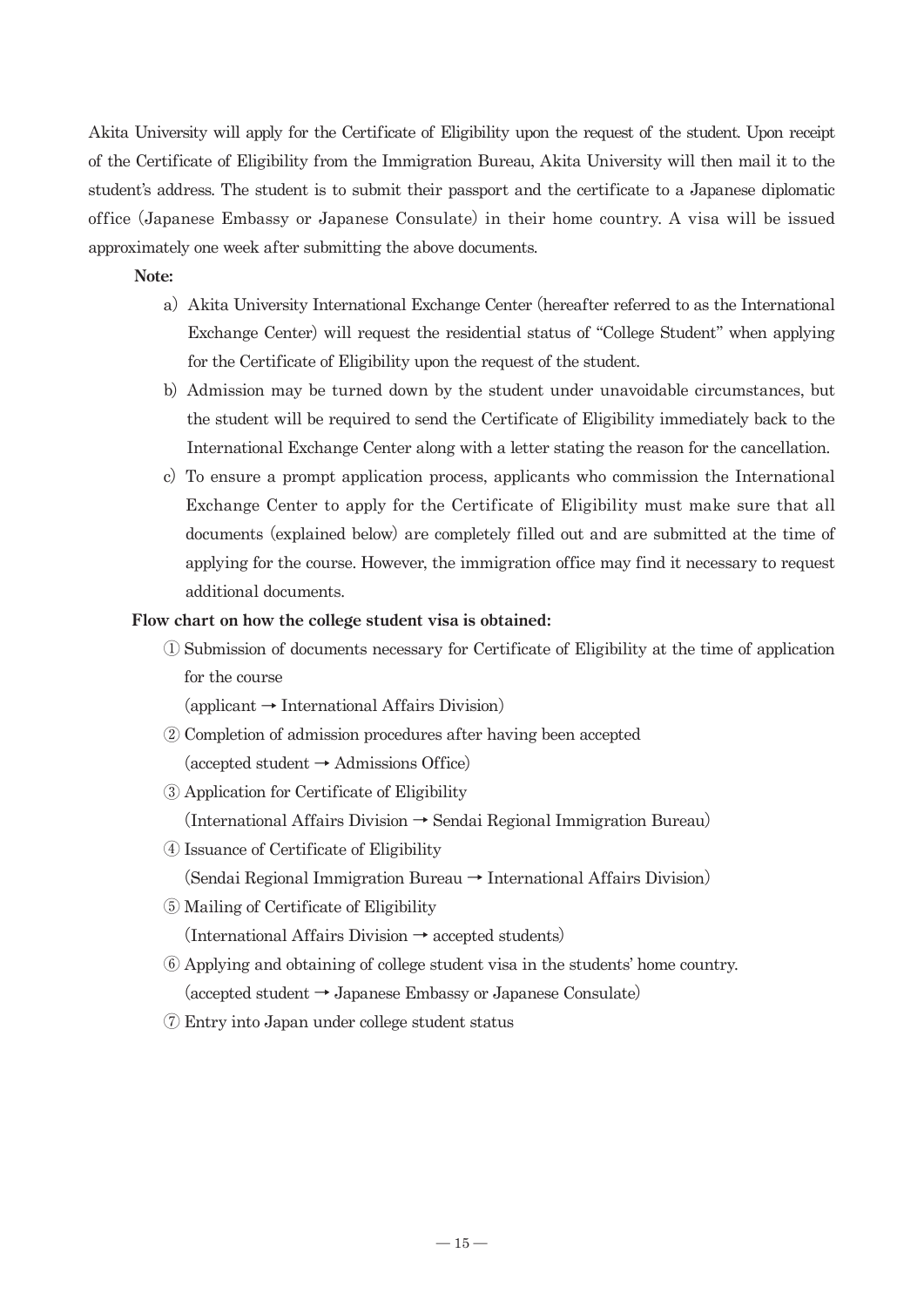# **Application Documents for Certificate of Eligibility**

\* Designated forms are available.

|        |                   | Documents                                        | No.of<br>copies | <b>Notes</b>                                                                                                                                                    |  |
|--------|-------------------|--------------------------------------------------|-----------------|-----------------------------------------------------------------------------------------------------------------------------------------------------------------|--|
| ∗      | $\left(1\right)$  | Application for<br>Certificate of<br>Eligibility | 1               | Application forms and instructions are found at the Ministry of<br>Justice website                                                                              |  |
| $\ast$ | $\left( 2\right)$ | Photo<br>(40mm x 30mm)                           | 1               | The same photo used on the application form for the course<br>must be pasted on the designated place of the Application for<br>Certificate of Eligibility form. |  |
|        | (3)               | Copy of<br>passport<br>(if issued)               | 1               | All the pages where the applicant's information is entered must<br>be photocopied and submitted.                                                                |  |
|        | (4)               | Bank statement<br>of your supporter              | 1               | Please submit a certificate for everyone if there are multiple<br>financial sponsors.                                                                           |  |

For any questions about a certificate of eligibility:

Akita University International Affairs Division

1-1, Tegata Gakuen-machi

Akita-shi 010-8502 Japan

Tel.: +81-18-889-2258

E-mail: ryugaku@jimu.akita-u.ac.jp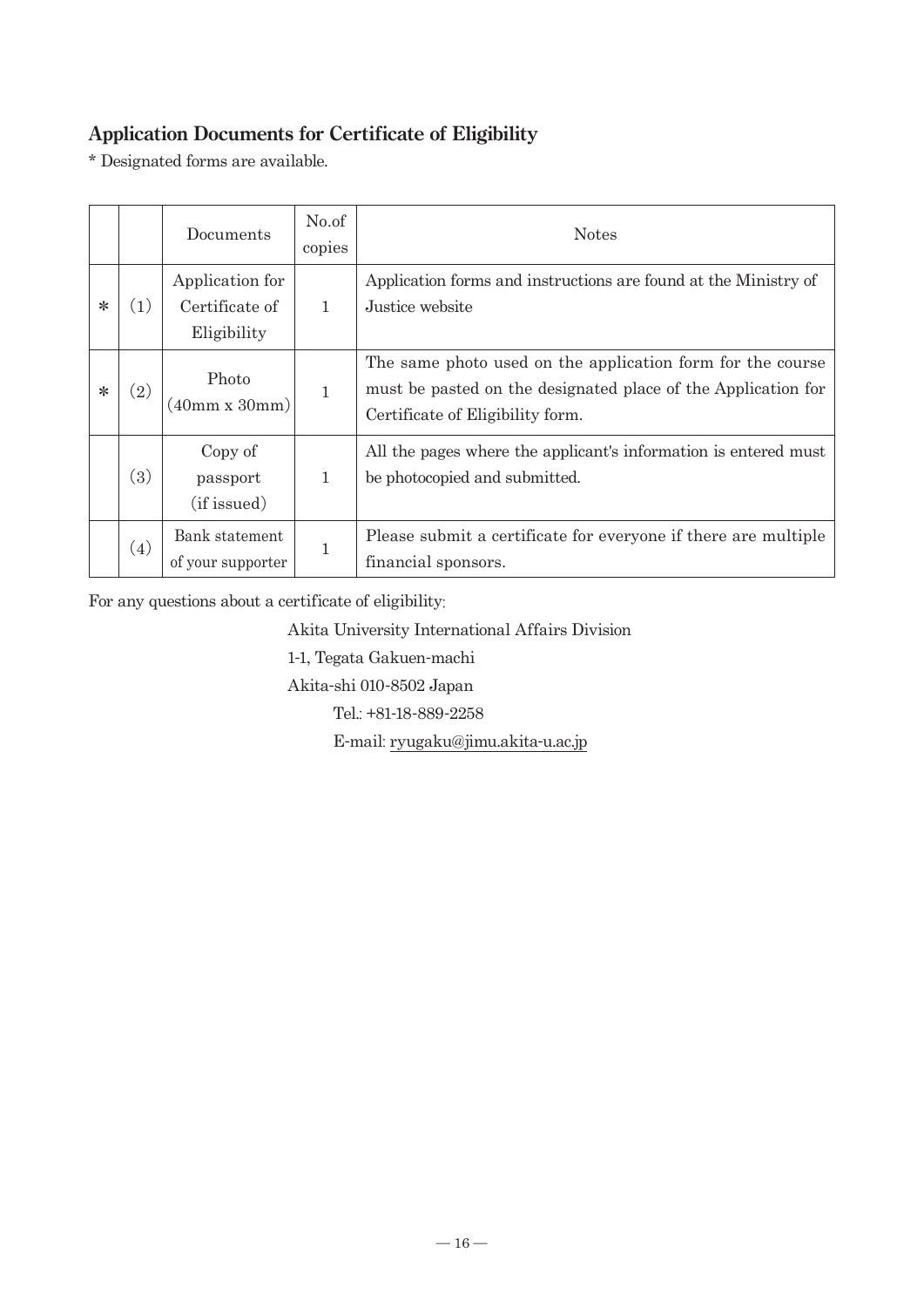# **Graduate School Outline**

## **1. Organization**

 The Graduate School of Engineering Science consists of a two-year Master's Degree Program and a three-year Doctor's Degree Program.

 The Master's Degree Program consists of 5 departments (8 courses), the Doctor's Degree Program consists of 1 department (4 fields). The 5 departments in the Master's Degree Program are related to the 4 departments in the undergraduate program.

| Department (Major)                                                      | Course                                |  |
|-------------------------------------------------------------------------|---------------------------------------|--|
| Life Science                                                            | Life Science                          |  |
| Materials Science                                                       | <b>Applied Chemistry</b>              |  |
|                                                                         | Materials Science and Engineering     |  |
|                                                                         | Mathematical Science                  |  |
| Mathematical Science and Electrical-<br>Electronic-Computer Engineering | Electrical and Electronic Engineering |  |
|                                                                         | Human-Centered Computing              |  |
|                                                                         | Mechanical Engineering                |  |
| <b>Systems Design Engineering</b>                                       | Civil and Environmental Engineering   |  |
| Cooperative Major in Life Cycle<br>Design Engineering                   |                                       |  |

## **[Master's Degree Program]**

## **[Doctor's Degree Program]**

| Department                     | Field                                |  |
|--------------------------------|--------------------------------------|--|
|                                | Life Science                         |  |
|                                | Materials Science                    |  |
| Integrated Engineering Science | Mathematical Science and Electrical- |  |
|                                | Electronic-Computer Engineering      |  |
|                                | <b>Systems Design Engineering</b>    |  |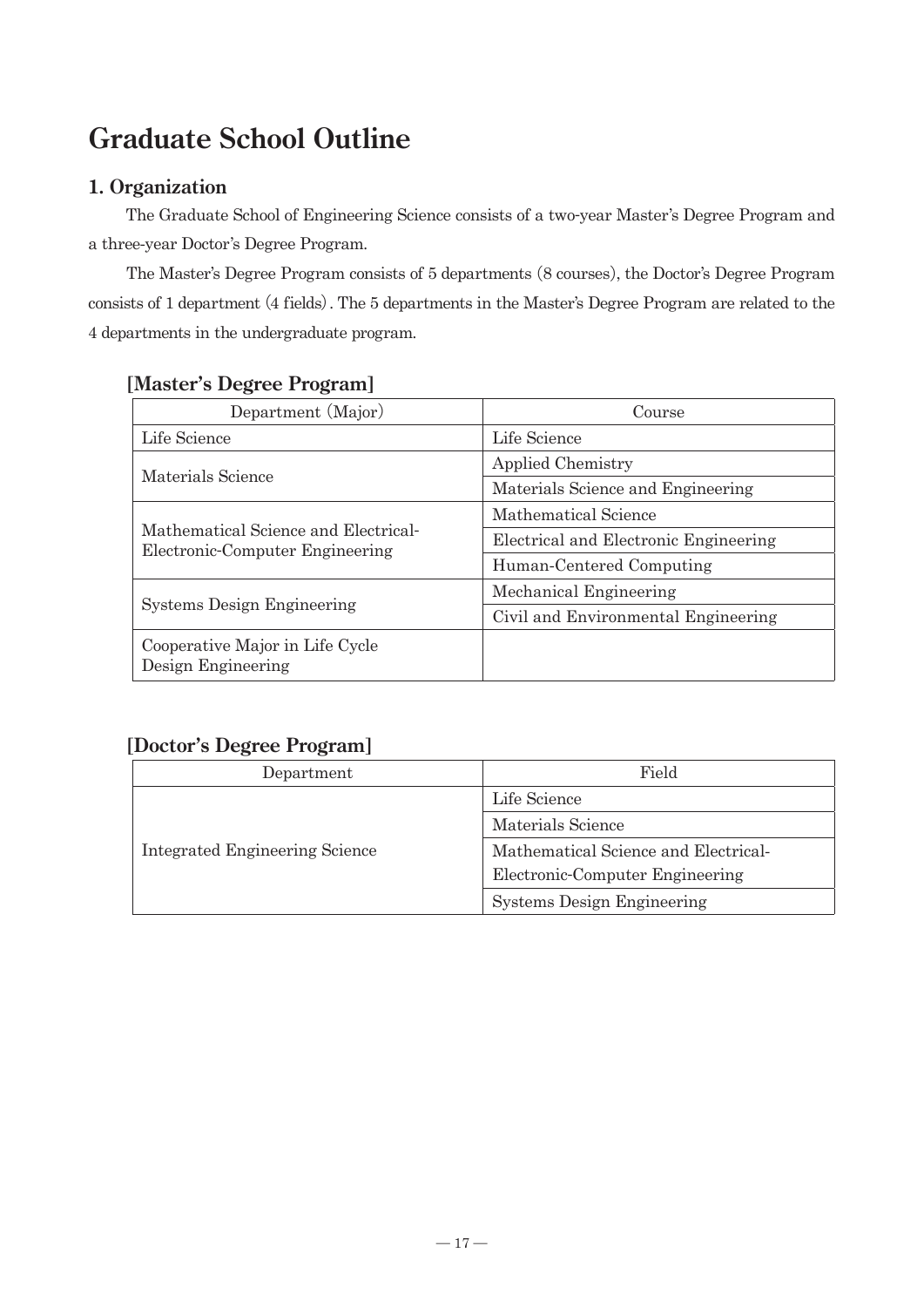## **2. Master's Degree Program Department Outline**

#### 《**Department of Life Science**》

 The results of research in the life sciences have led to breakthroughs that brought about many new advances in science and technology, as these fields can be seen as carving out the future of human society. This department therefore seeks to develop scientists able to unravel the elaborate workings of life phenomena; human resources who will play core and leading roles in their future professions taking advantage of their high level of knowledge, insight, and research skills in life science; and human resources who, with their grounding in science, will lead research and development in crossdisciplinary and academic fields related to medicine, pharmacology, engineering, agriculture, and other areas, and be active in many different fields related to life science including medicine, pharmaceuticals, food production, and development of bioenergy resources.

1) Life Science Course

This course consists of the Biomolecular Chemistry field, covering areas including structural biology, protein chemistry, analytical chemistry, supramolecular chemistry, organic chemistry, electrochemistry, and computational chemistry, and the Molecular Cell Biology field covering areas such as biochemistry, molecular biology, cell biology, and disease biology. In addition to helping students systematically acquire fundamental knowledge in both fields, the course fosters engineers and scientists capable of independently pursuing research and development based on a high level of specialized expertise.

| Course                                  | <b>Life Science</b>                                                                                                                                                                                                                                                                                                          |                                        |                                                                  |  |
|-----------------------------------------|------------------------------------------------------------------------------------------------------------------------------------------------------------------------------------------------------------------------------------------------------------------------------------------------------------------------------|----------------------------------------|------------------------------------------------------------------|--|
| Field of<br>Instruction and<br>Research | Quality                                                                                                                                                                                                                                                                                                                      | <b>Faculty Member</b>                  | <b>Instruction Subject</b>                                       |  |
| Chemistry and<br>Chemical Biology       | Structural and functional analyses of industrially Prof.<br>and/or medically important proteins; Total Masafumi Odaka<br>synthesis of biologically active natural products;<br>Development of nanotechnology oriented<br>bioelectrochemical devises; Exploiting sensing<br>technipues for biomolecules and biological calls. |                                        | Advanced Biological<br>Inorganic Chemistry                       |  |
|                                         |                                                                                                                                                                                                                                                                                                                              | Associate Prof.<br>Yoshiaki Amatatsu   | Advanced Theoretical<br>Life Science I, II                       |  |
|                                         |                                                                                                                                                                                                                                                                                                                              | Prof.<br>Kenshu Fujiwara               | Synthetic Medicinal<br>Chemisty I, II                            |  |
|                                         |                                                                                                                                                                                                                                                                                                                              | Associate Prof.<br>Uichi Akiba         | Advanced Bio-Electronic<br>Chemistry I, II                       |  |
|                                         |                                                                                                                                                                                                                                                                                                                              | Associate Prof.<br>Hirotoshi Matsumura | <b>Advanced Analytical</b><br>Spectroscopy I, II                 |  |
|                                         |                                                                                                                                                                                                                                                                                                                              | Associate Prof.<br>Yoshihiko Kondo     | <b>Advanced Structural</b><br>Organic Chemistry I, II            |  |
| Molecular Cell<br>Biology               | Characterization of Disease Oriented Genes and Prof.<br>Proteins, and Study of Physiological Functions Hiroshi Kubota<br>of Molecular Chaperones in Protein Folding; $\boxed{\text{Prof.}}$<br>Studies on immune responses and molecular<br>physiology in the immune cells.                                                  |                                        | Frontier in Cell Biology                                         |  |
|                                         |                                                                                                                                                                                                                                                                                                                              | Masaki Hikida                          | Molecular Cell Physiology<br>Practical approach for gene control |  |
|                                         |                                                                                                                                                                                                                                                                                                                              | Lecturer<br>Kaori Fujita               | Molecular Cell Regulation<br>Science I, II                       |  |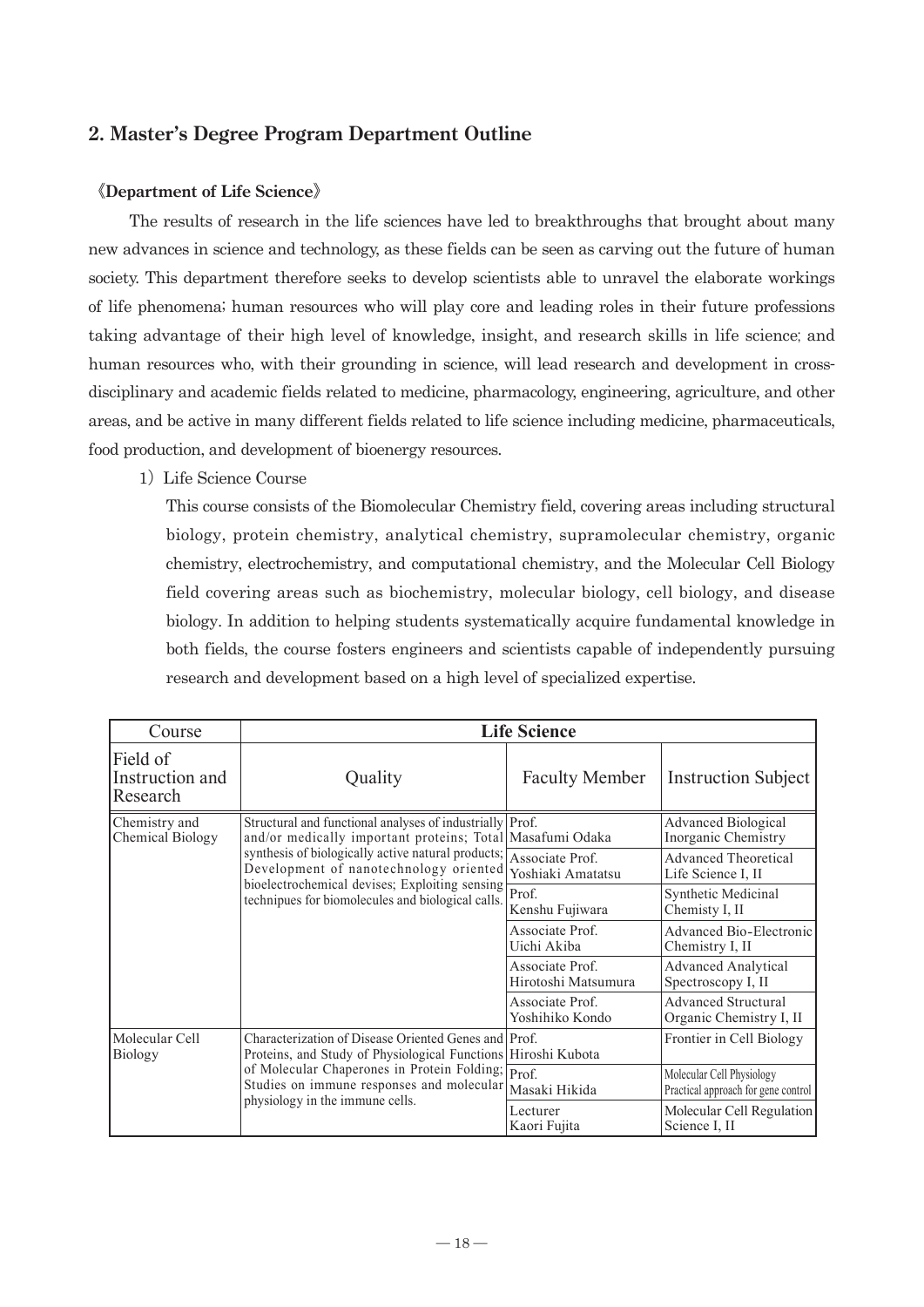#### 《**Department of Materials Science**》

 Today, as energy problems, environmental degradation, resource depletion, and other global issues become increasingly severe, demands are heightening for technology development toward the promotion of green innovation and highly efficient infrastructure systems. The role to be played by materials science, based on applied chemistry and on materials science and engineering, is becoming more important than ever before. Responding to these needs of society, it is essential that we bring together scientific knowledge across the basic fields of physics, chemistry, and mathematics, pursuing the limits of the potential in materials while aiming to create new materials and functions. This department develops engineers, scientists, and educators equipped with a strong sense of ethics, who are able to deal with various issues relating to materials science facing modern society. The department consists of the Applied Chemistry Course and the Materials Science and Engineering Course, playing a closely interrelated role in the education and research of the Graduate School.

1) Applied Chemistry Course

With chemistry-related knowledge as a foundation, the necessary curriculum is provided for linking material design and synthesis from the atomic and molecular level to creation of original materials. Human resources are fostered who can exercise agility in creating environmentally harmonious materials, such as through the development of new functional materials, effective use of chemical energy in recycling and regeneration, and advanced use of biological functions, and in conducting research and development on leading-edge technologies.

2) Materials Science and Engineering Course

Based on materials science and materials engineering, the necessary curriculum is provided for gaining practical experience in creating new materials and new functions, with the main focus on metals, semiconductors, and ceramics. In this way, human resources are fostered who are able to clarify the expression mechanisms of material properties based on simulations and on organizational and structural analysis from the nanoscale to the macro scale, and to contribute to developing technologies for producing and manufacturing nextgeneration functional materials in harmony with human society.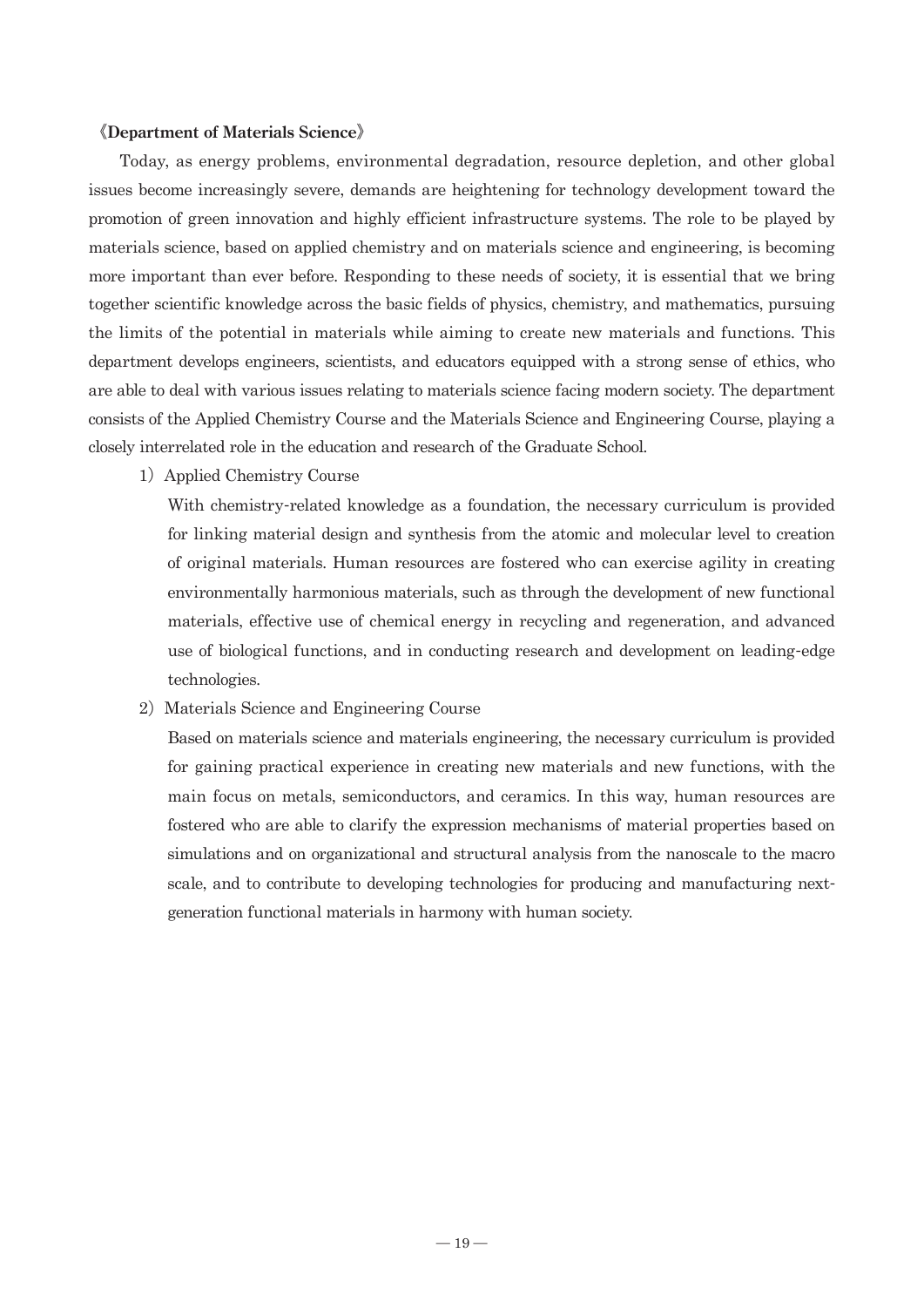| Course                                  | <b>Applied Chemistry</b>                                                                                                                                                                                                                                          |                                             |                                                        |  |  |
|-----------------------------------------|-------------------------------------------------------------------------------------------------------------------------------------------------------------------------------------------------------------------------------------------------------------------|---------------------------------------------|--------------------------------------------------------|--|--|
| Field of<br>Instruction and<br>Research | Quality                                                                                                                                                                                                                                                           | <b>Faculty Member</b>                       | <b>Instruction Subject</b>                             |  |  |
| Materials                               | Chemistry of Organic Synthesis and Properties of Organic Functional Prof.<br>Materials                                                                                                                                                                            | Mitsutoshi Jikei                            | <b>Advanced Molecular</b><br>Science and Technology    |  |  |
|                                         |                                                                                                                                                                                                                                                                   | Associate Prof.<br>Kazuya Matsumoto         | <b>Functional Polymer</b><br>Chemistry I, II           |  |  |
|                                         |                                                                                                                                                                                                                                                                   | Associate Prof.<br>Manabu Yamada            | Molecular Recognition<br>Chemistry                     |  |  |
| <b>Applied Physical</b><br>Chemistry    | Design and Application of Environmental Prof.<br>Advanced Materials from the Viewpoint of Kenji Murakami<br>Physical Chemistry                                                                                                                                    |                                             | Advanced Surface<br>Chemistry I, II                    |  |  |
| Inorganic Materials<br>Chemistry        | Synthesis and Characterization of Inorganic Prof.<br>Advanced Materials such as Porous Material, Sumio Kato                                                                                                                                                       |                                             | Advanced Inorganic<br>Materials Chemistry              |  |  |
|                                         | Catalytic Materials and Ceramics                                                                                                                                                                                                                                  | Associate Prof.<br>Masataka Ogasawara       | Advanced<br>Characterization of<br>Inorganic Materials |  |  |
| <b>Functional Surface</b><br>Chemistry  | Surface Processes for Environments and for Prof.<br>a Production of Value-added Materials with<br><b>Specific Functions</b>                                                                                                                                       | Takayoshi Shindo 23                         | Advanced Organic<br>Resources Chemistry I, II          |  |  |
|                                         |                                                                                                                                                                                                                                                                   | Lecturer<br>Yukihiko Inoue                  | Chemistry of Polymer<br>Functionalities                |  |  |
| <b>Applied Analytical</b><br>Chemistry  | Solution, Spectrum and Nuclear Chemistry Prof.<br>for Analytical Chemistry and It's Application Yoshihiro Iwata<br>for Environmental Science                                                                                                                      | (Faculty of Education<br>and Human Studies) | <b>Advanced Analytical</b><br>Chemistry I, II          |  |  |
| Organometallic<br>Chemistry             | Development of Transition Metal Complex Associate Prof.<br>Catalysts Utilized for Organic Syntheses Hidetake Seino<br>and Bio-inspired Methods of Molecular<br>Transformation                                                                                     | (Faculty of Education<br>and Human Studies) | Advanced Organometallic<br>Chemistry                   |  |  |
| Chemical reaction<br>Engineering        | Design, Optimization, Prediction and<br>Sophistication of Chemical Processes by<br>Means of Advanced Numerical Analysis<br>Based on a Methodology of Systematic<br>Fusion of Chemical Reaction Engineering,<br>Transport Phenomena and Chemical<br>Thermodynamics |                                             | <b>Advanced Transport</b><br>Phenomena I, II           |  |  |
| <b>Energy Chemical</b><br>Engineering   | Process Design of Heterogeneous Reaction Prof.<br>for Efficient Utilization of Energy and Hirokazu Okawa                                                                                                                                                          |                                             | Advanced<br>Electrochemistry                           |  |  |
|                                         | Resources                                                                                                                                                                                                                                                         | Lecturer<br>Takahiro Kato                   | <b>Energy Chemical</b><br>Engineering I, II            |  |  |
| <b>Bioprocess</b><br>Engineering        | Bioprocess design and development by Prof.<br>integrating biological and biochemical Takeshi Gotoh<br>technologies, and creation and application of<br>new functional biomaterials                                                                                |                                             | Nanobiotechnology                                      |  |  |

㉓ This professor will retire by the mandatory retirement regulation in March 2023.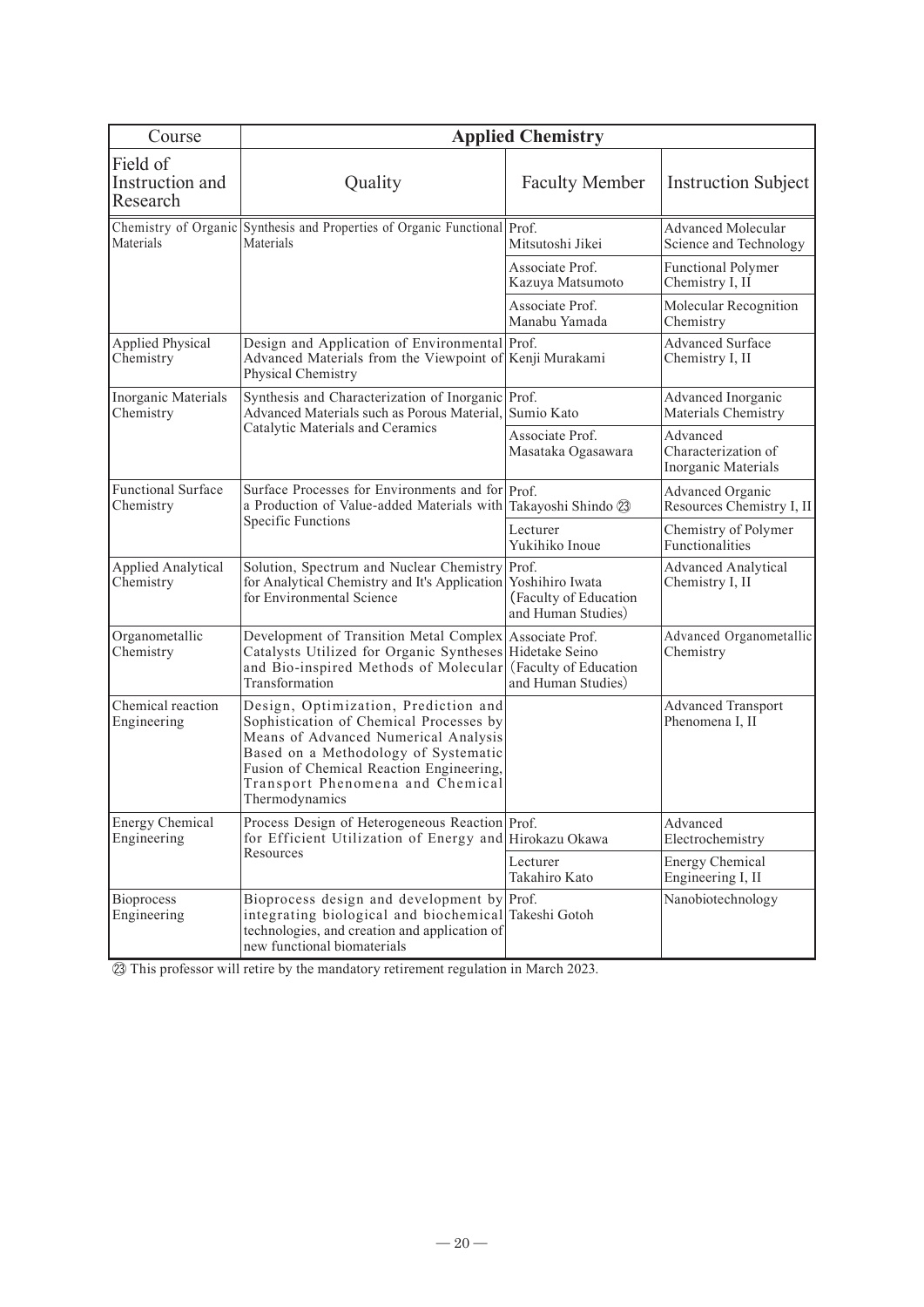| Course                                               | <b>Materials Science and Engineering</b>                                                                                                                                                                                                                                                                                                                                                                                                       |                       |                                                                      |  |  |
|------------------------------------------------------|------------------------------------------------------------------------------------------------------------------------------------------------------------------------------------------------------------------------------------------------------------------------------------------------------------------------------------------------------------------------------------------------------------------------------------------------|-----------------------|----------------------------------------------------------------------|--|--|
| Field of<br>Instruction and<br>Research              | Quality                                                                                                                                                                                                                                                                                                                                                                                                                                        | <b>Faculty Member</b> | <b>Instruction Subject</b>                                           |  |  |
| of Materials                                         | Physical Properties Research and Education on the Structural Prof.<br>Analysis of Materials and the Development Kaichi Saito<br>of Structural and Functional Materials by<br>Microstructure Control                                                                                                                                                                                                                                            |                       | Diffraction Physics I, II                                            |  |  |
| Ceramic Materials                                    | Physical, Mechanical and Electrical Properties Associate Prof.<br>of Ceramics and Their Application to Energy Akihiro Nino<br>Generation and Use                                                                                                                                                                                                                                                                                               |                       | Physical and Mechanical<br>Properties of Ceramics<br>Materials I, II |  |  |
| Mechanics of<br>Materials                            | Evaluation of Structure and Mechanical Prof.<br>Properties and Material Design for Plastic Ken-ichi Ohguchi<br>Base, Metal Base and Ceramic Base<br>Composites                                                                                                                                                                                                                                                                                 |                       | Mechanics of Composite<br>Materials I, II                            |  |  |
| Fabrication<br>Engineering of<br>Inorganic Materials | Fabrication Processes, Microstructural Control Prof.<br>and Evaluation of Inorganic Materials via Shigeo Hayashi<br><b>Powder Processes</b>                                                                                                                                                                                                                                                                                                    |                       | Design of Inorganic<br>Materials I, II                               |  |  |
| Physical Properties<br>of Solids                     | Research and Education on the Atomic Associate Prof.<br>Structure and Physical Properties of Metals Yeong-Gi So<br>and Alloys                                                                                                                                                                                                                                                                                                                  |                       | Physical properties of<br>Solids I, II                               |  |  |
| Microstructure<br>Design of Materials                | Education and Research on Numerical Associate Prof.<br>Simulation for Structure Formation                                                                                                                                                                                                                                                                                                                                                      | Yukinobu Natsume      | Microstructure Design<br>of Materials I, II                          |  |  |
| Surface Modification                                 | Modifying Process for the Functional Surface Associate Prof.<br>of Materials                                                                                                                                                                                                                                                                                                                                                                   | Michihisa Fukumoto    | Surface Modification I,<br>H                                         |  |  |
| Thin Film Materials                                  | Fabrication and Evaluation of Thin Film Prof.<br>Materials for Electronic Device Application                                                                                                                                                                                                                                                                                                                                                   | Satoru Yoshimura      | Physical Properties of<br>Thin Film Materials I, II                  |  |  |
|                                                      | Molecular Electronics Education for Understanding into the Basic Lecturer<br>Concepts Involved in the Field of Molecular Yutaka Tsujiuchi<br>Electronics, and Research on Phenomenon<br>Concerning about Electron and Photon in<br>Molecular Structure and Their Assembly, by<br>Understanding of the Electrical Conduction<br>in Single-Mole cule Circuits, and by<br>Introducing to the Experimental Techniques<br>and Theoretical Concepts. |                       | Molecular Electronics I, II                                          |  |  |
| <b>Magnetic Materials</b>                            | Development of Nano Magnetic Materials Associate Prof.<br>ad Thin Films                                                                                                                                                                                                                                                                                                                                                                        | Takashi Hasegawa      | Applied Magnetics I, II                                              |  |  |
| Material Science<br>with Quantum<br>Beams            | Research and Education on the Development Associate Prof.<br>of Phosphor Materials for Radiation Naoki Kawano<br>Measurements                                                                                                                                                                                                                                                                                                                  |                       | Material Science with<br>Quantum Beams I, II                         |  |  |
| Electrochemistry of<br>Materials                     | Education and Research on the Electrode Lecturer<br>Materials in Electrochemical System                                                                                                                                                                                                                                                                                                                                                        | Hiroki Takahashi      | Materials for<br>Electrochemistry I, II                              |  |  |
|                                                      | Foundry Engineering Education and Research on Fusion and Associate Prof.<br>Solidification Processing for Highly Ikuzo Goto<br><b>Functional Materials</b>                                                                                                                                                                                                                                                                                     |                       | Fusion and Solidification<br>Processing I, II                        |  |  |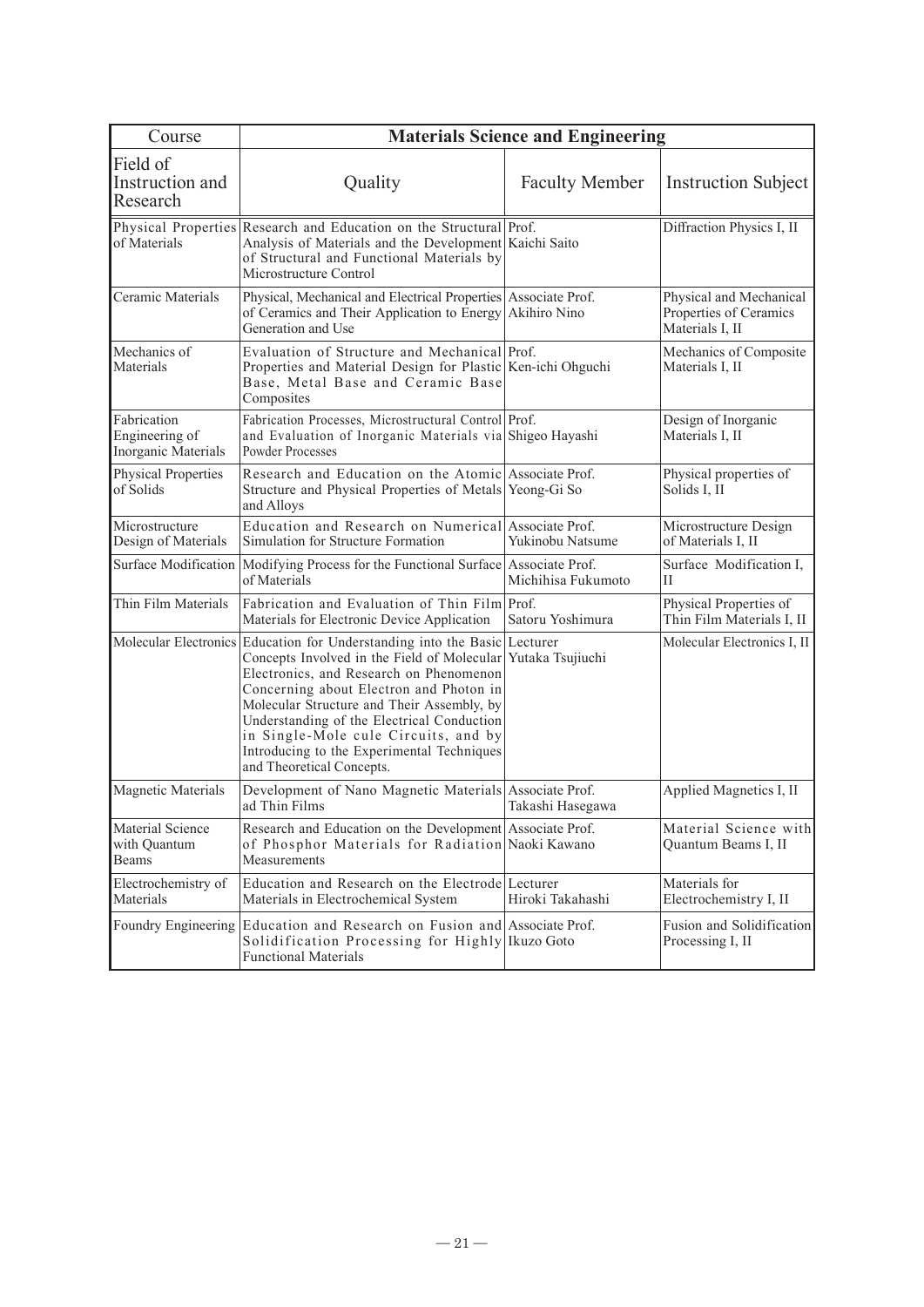#### 《**Department of Mathematical Science and Electrical-Electronic-Computer Engineering**》

 The human resources to be developed in this department include those who will contribute to the advance of basic industries, solutions to energy problems, and harmony between humans and computers, driving revolutions in technology development, as well as educators and others equipped with highly specialized knowledge, skills, and insight in mathematics, theoretical physics, and computer science, and with advanced knowledge in the field of mathematical science.

 Also to be fostered are human resources able to develop technologies for solving regional issues faced by Akita Prefecture with its advanced state of aging, and to communicate these to the world. In addition, they will acquire the skills for exercising leadership based on recognition of the importance of teamwork, and for dealing with unanticipated problems. That is, human resources will be fostered who, with their overview of the enormous specialized knowledge in the fields of mathematical science, electrical and electronic engineering, and computer engineering, are able to create new technologies and value for a highly aging society.

1) Mathematical Science Course

Education and research are carried out concerning advanced mathematical concepts and structures, and for clarifying and investigating the mathematical structures of physical and other phenomena. In this course whose main features include a focus on a systematic curriculum and qualifying examinations, students study advanced mathematics and related areas in order to acquire the ability to solve problems by logical thinking and from a mathematical science perspective.

2) Electrical and Electronic Engineering Course

Along with studies for systematically understanding knowledge in a wide range of specialized fields including electrical energy and equipment, electronics, photonic and electronic devices, and information communications and systems control, students engage in research for creating new applications and technologies by focusing on a particular field or integrating these fields. Through this experience, human resources are developed with creative thinking and flexible application skills.

3) Human-Centered Computing Course

The Human-Centered Computing Course develops human resources who, majoring in computer engineering, are equipped with creative thinking and flexible application skills enabling (i) the use of information and communication technologies (ICT) for supporting healthy longevity and home healthcare of the elderly in regional society, (ii) advancement of technologies and development of application systems related to environmental monitoring, disaster prevention and mitigation, and human sensing, and (iii) use of information networks, ICT, and other tools for realizing a safe and secure society.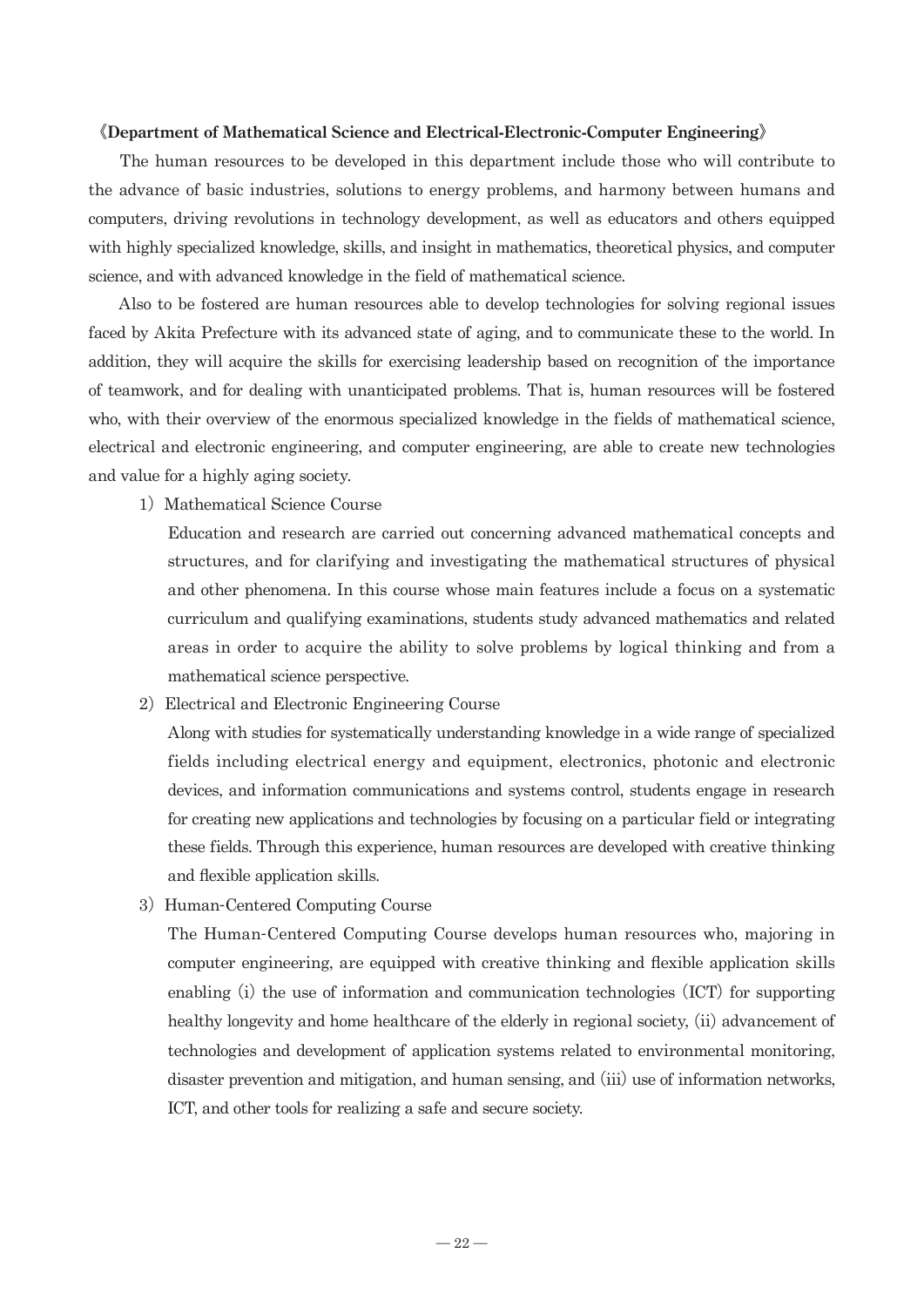| Course                                  | <b>Mathematical Science</b>                                                                                                                                                                                   |                                           |                                                      |  |  |
|-----------------------------------------|---------------------------------------------------------------------------------------------------------------------------------------------------------------------------------------------------------------|-------------------------------------------|------------------------------------------------------|--|--|
| Field of<br>Instruction and<br>Research | Quality                                                                                                                                                                                                       | <b>Faculty Member</b>                     | <b>Instruction Subject</b>                           |  |  |
| Discrete<br>Mathematics                 | Algebra, Discrete Mathematics, Foundations Prof.<br>of Computer Science and their Applications                                                                                                                | Akihiro Yamamura                          | Advanced Algebra<br>I, II, V, VI                     |  |  |
|                                         |                                                                                                                                                                                                               | Associate Prof.<br><b>Szilard Fazekas</b> | <b>Advanced Discrete</b><br>Mathematics I, II        |  |  |
| Continuous<br>Mathematics               | Analysis, Geometry, Topology and their Prof.<br>Applications                                                                                                                                                  | Hajime Kawakami                           | <b>Advanced Analysis</b><br>I, II, IV, VI            |  |  |
|                                         |                                                                                                                                                                                                               | Associate Prof.<br>Mahito Kobayashi       | Advanced Geometry I, II<br>Advanced Topology III, IV |  |  |
|                                         |                                                                                                                                                                                                               | Lecturer<br>Yasuharu Nakae                | Advanced Topology I, II                              |  |  |
| Theoretical Physics                     | Fundamental Theories for Phase Transition Prof.<br>and Transport Phenomena in Quantum   Masaru Onoda<br>Many-Body Systems such as Electron<br>Systems in Solids and their Applications<br>to Novel Phenomena. |                                           | Quantum Many-Body<br>Theory I, II                    |  |  |
|                                         |                                                                                                                                                                                                               | Associate Prof.<br>Yasunari Tanuma        | <b>Condensed Matter</b><br>Physics III, IV           |  |  |
|                                         |                                                                                                                                                                                                               | Lecturer<br>Yoshito Kuno                  | Quantum Theory of Many<br>Particle Systems I, II     |  |  |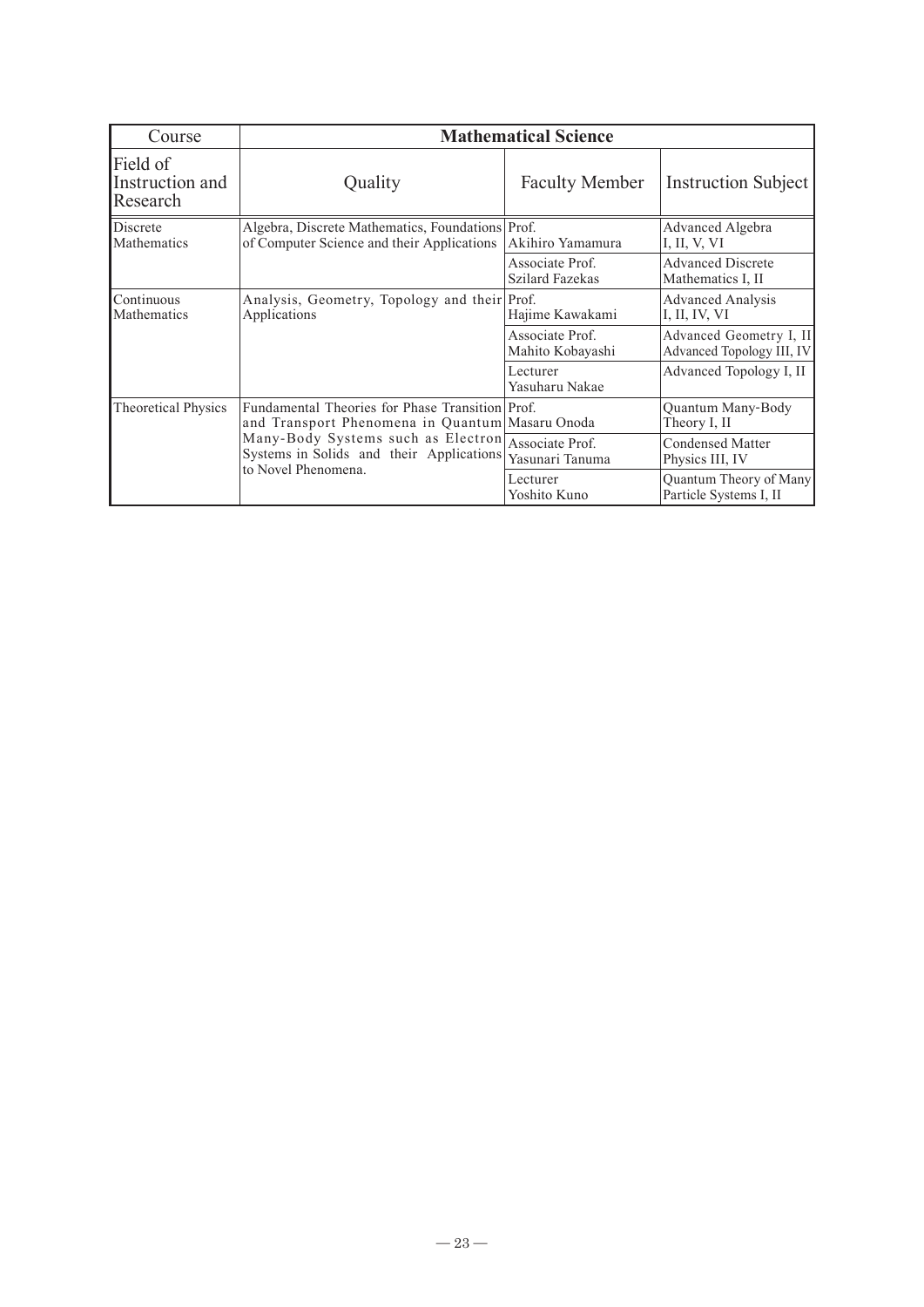| Course                                                                                                            | <b>Electrical and Electronic Engineering</b>                                                                                                                                                                                                                              |                                                |                                                                  |
|-------------------------------------------------------------------------------------------------------------------|---------------------------------------------------------------------------------------------------------------------------------------------------------------------------------------------------------------------------------------------------------------------------|------------------------------------------------|------------------------------------------------------------------|
| Field of<br>Instruction and<br>Research                                                                           | Quality                                                                                                                                                                                                                                                                   | <b>Faculty Member</b>                          | <b>Instruction Subject</b>                                       |
| Electric Energy and<br>Electrification<br>Engineering                                                             | Education and researches on generation, Prof.<br>conversion and storage of electric energy, Seiji Kumagai<br>and engineering design oriented to human                                                                                                                     |                                                | <b>Advanced Materials</b><br>for Electrical<br>Engineering I, II |
|                                                                                                                   | and environment, contributing a sustainable<br>society                                                                                                                                                                                                                    | Associate Prof.<br>Mahmudul Kabir              | Bio Electromagnetic<br>Engineering I, II                         |
| Electronic Device<br>and Measurement                                                                              | Education and researches on developments Prof.<br>of electronic devices including magnetic,<br>optical, photoelectric conversion and high-<br>frequency electromagnetic devices, and<br>advancements of sensing, signal processing,<br>information analysis and diagnosis | Hitoshi Saito                                  | <b>Advanced Electronic</b><br>Materials I, II                    |
| Engineering<br>technologies, intended for high speed and<br>large capacity telecommunication and aging<br>society |                                                                                                                                                                                                                                                                           | Prof.<br>Rumiko Yamaguchi                      | Electronic Display<br>Engineering I, II                          |
|                                                                                                                   |                                                                                                                                                                                                                                                                           | Prof.<br>Marenori Kawamura                     | <b>Optical Device</b><br>Engineering I, II                       |
|                                                                                                                   | Associate Prof.<br>Yuichi Sato                                                                                                                                                                                                                                            | Advanced<br>Semiconductor Device<br>I, II      |                                                                  |
|                                                                                                                   | Associate Prof.<br>Motoshi Tanaka                                                                                                                                                                                                                                         | Advanced<br>Communication<br>Engineering I, II |                                                                  |
|                                                                                                                   | Associate Prof.<br>Sho Muroga                                                                                                                                                                                                                                             | Signal Processing for<br>Instrumentation I, II |                                                                  |
|                                                                                                                   |                                                                                                                                                                                                                                                                           | Lecturer<br>Makoto Fukuda                      | Applied Piezoelectric<br>Device Engineering I, II                |
|                                                                                                                   |                                                                                                                                                                                                                                                                           | Lecturer<br>Shinichi Yodokawa                  | Advanced<br>Ultra-High-Freguercy<br>Electronics I, II            |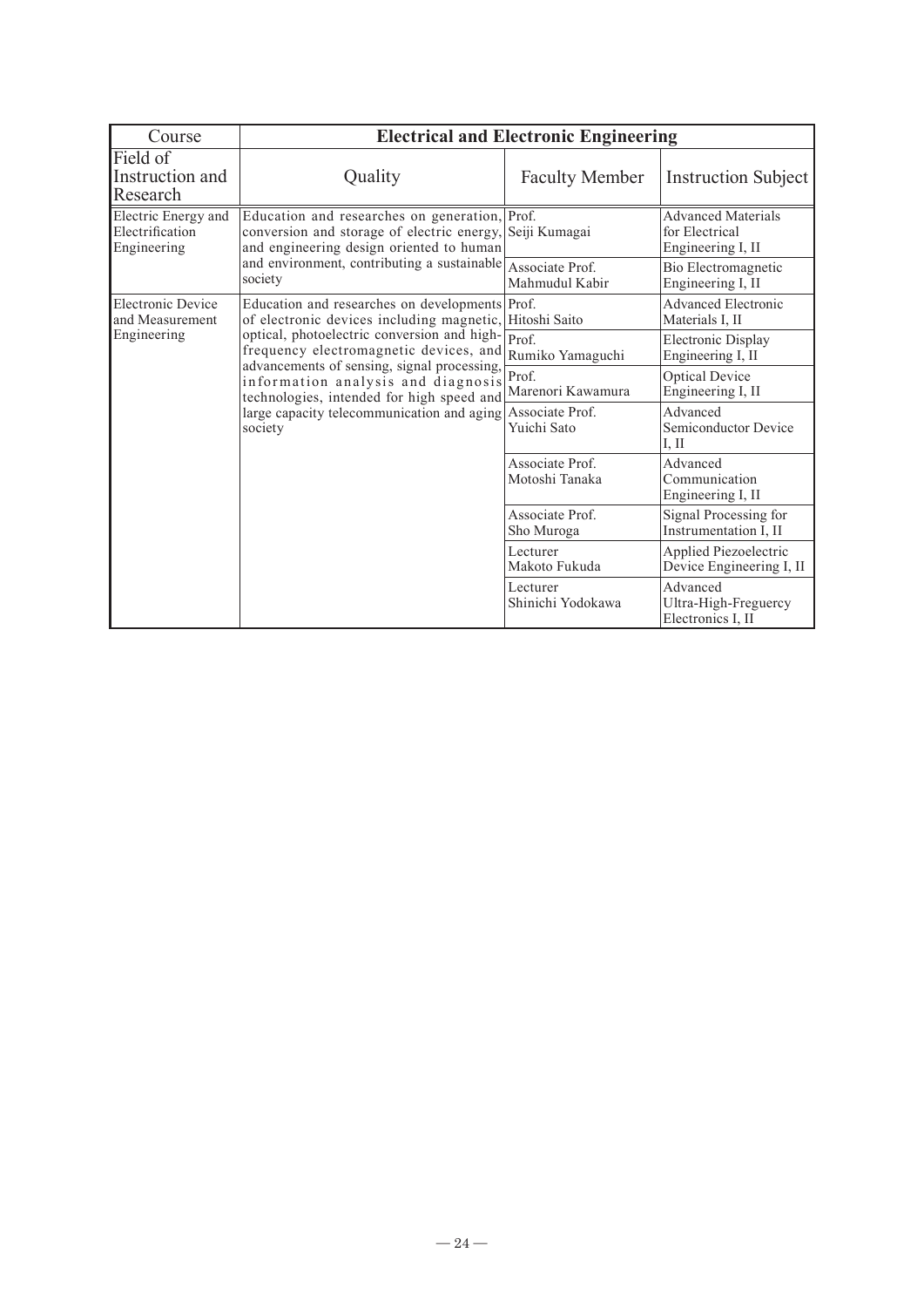| Course                                     | <b>Human-Centered Computing</b>                                                                                                                                                                                                                                                                            |                                                                               |                                                                                               |
|--------------------------------------------|------------------------------------------------------------------------------------------------------------------------------------------------------------------------------------------------------------------------------------------------------------------------------------------------------------|-------------------------------------------------------------------------------|-----------------------------------------------------------------------------------------------|
| Field of<br>Instruction and<br>Research    | Quality                                                                                                                                                                                                                                                                                                    | <b>Faculty Member</b>                                                         | <b>Instruction Subject</b>                                                                    |
| Biomedical<br>and Welfare<br>Engineering   | Study on Applied Evaluation and Welfare Prof.<br>Support Systems for Elder People,<br>Disabilities by Virtual Reality Technology<br>and Design of Computer and Software<br>Systems.                                                                                                                        | Kazutaka Mitobe                                                               | Sensory Information<br>Engineering I, II<br>Virtual Reality I, II                             |
|                                            |                                                                                                                                                                                                                                                                                                            | Associate Prof.<br>Katsuya Fujiwara                                           | Software System I, II                                                                         |
|                                            |                                                                                                                                                                                                                                                                                                            | Lecturer<br>Sawako Nakajima                                                   | Well-being Information<br>Engineering with Spoken<br>and Natural Language<br>Processing I, II |
| Image Information<br>System<br>Engineering | Human sensing focusing on analysis of lip Prof.<br>movement and facial expression, remote Yoichi Kageyama<br>sensing (Satellites and UAV), image<br>processing, image information applications, Associate Prof.<br>visual recognition, affective engineering,<br>behavior analysis, and computer security. |                                                                               | Image Information I, II<br><b>Remote Sensing</b><br>Engineering I, II                         |
|                                            |                                                                                                                                                                                                                                                                                                            | Chikako Ishizawa                                                              | Security System I, II                                                                         |
| Spatial Informatics                        | Modelling, Data Management, Analysis, Prof.<br>Sharing, Simulation and Human-Centered Masatoshi Arikawa<br>Design for the Real World and Spatial<br><b>Information Communication</b>                                                                                                                       |                                                                               | Spatial Informatics I, II                                                                     |
| Engineering                                | Information Network Technologies for Improving Performance, Associate Prof.<br>Functionalities and Resiliency for Internet Masashi Hashimoto<br>and Broadband Communication Networks                                                                                                                       |                                                                               | Advanced Information<br>Network Engineering I, II                                             |
| Computer System<br>Engineering             | Study on Dependable Computer Systems Assoiciate Prof.<br>and Design of Testable Logic Circuits                                                                                                                                                                                                             | Hiroshi Yokoyama<br>(Center for Information)<br>Technology and<br>Management) | Advanced Digital Logic<br>Design I, II                                                        |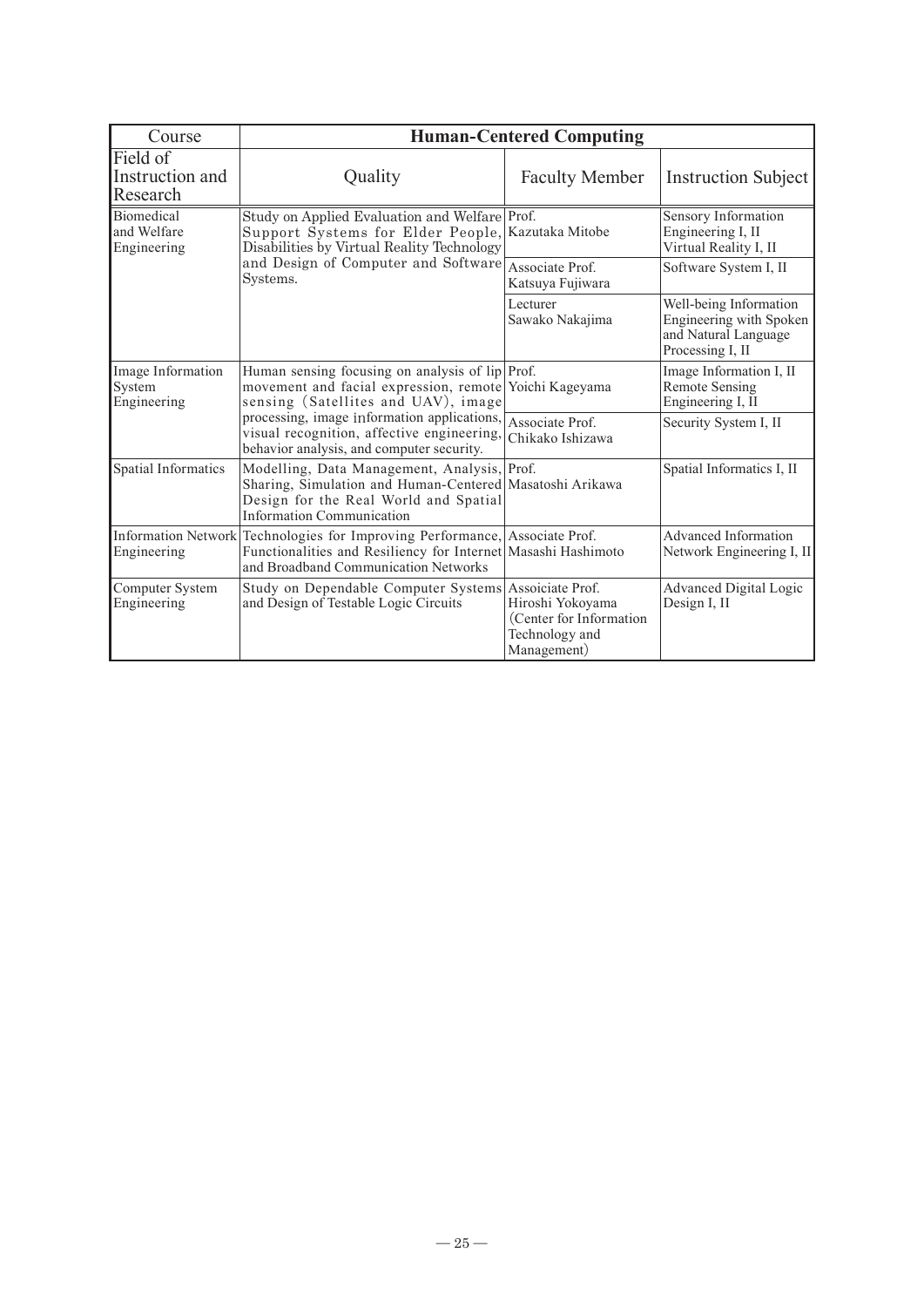#### 《**Department of Systems Design Engineering**》

 In parallel with rapid advances in science and technology, society is facing problems such as global warming from CO2 emissions and the need to develop renewable energy sources. Here the role of mechanical engineering is of growing importance, in such areas as improving the technologies needed to enhance the functionality of equipment. Meanwhile, in Japan there have been major advances in the aerospace field and in technologies for recycling of waste materials, while the need for creative engineering capable of creating and nurturing new industries has grown. The aging of society has also created an urgent need for technology advances, not only in the health and welfare area but in creating civil engineering technologies in harmony with the environment and improving the functions of urban and regional systems to build and maintain better communities.

 The Department of Systems Design Engineering, through education and research on the design and development of these complex and large-scale systems, aims to nurture researchers, developers, and engineers equipped with fundamental knowledge in the specialized fields of mechanical engineering, creative mechanical engineering, and civil and environmental engineering, as well as having knowledge across the fields of system design, and who, with their accurate awareness of regional needs, are able to contribute to local society and to the world. To meet these aims, education and research are carried out in tandem in the following two areas.

1) Mechanical Engineering Course

Our Mechanical Engineering Course provides education and research in the following areas: Aerospace System, Medical System Engineering, and Environmentally Friendly System that will be necessary in the future. Our goal is to foster R&D/Engineers who have both fundamental knowledge in each specialised field and skills to integrate crossdisciplinary ideas to contribute in solving local and international problems.

2) Civil and Environmental Engineering Course

Research and education are aimed at acquiring advanced specialized knowledge in such areas as structural engineering, hydraulic engineering, geotechnics, urban and traffic engineering, and concrete engineering, and on this foundation to build up individual knowledge and skills for applying these to problem solving, while also fostering communication skills for cooperative problem solving, in order to contribute to formation of safe, reliable, and convenient infrastructure for society.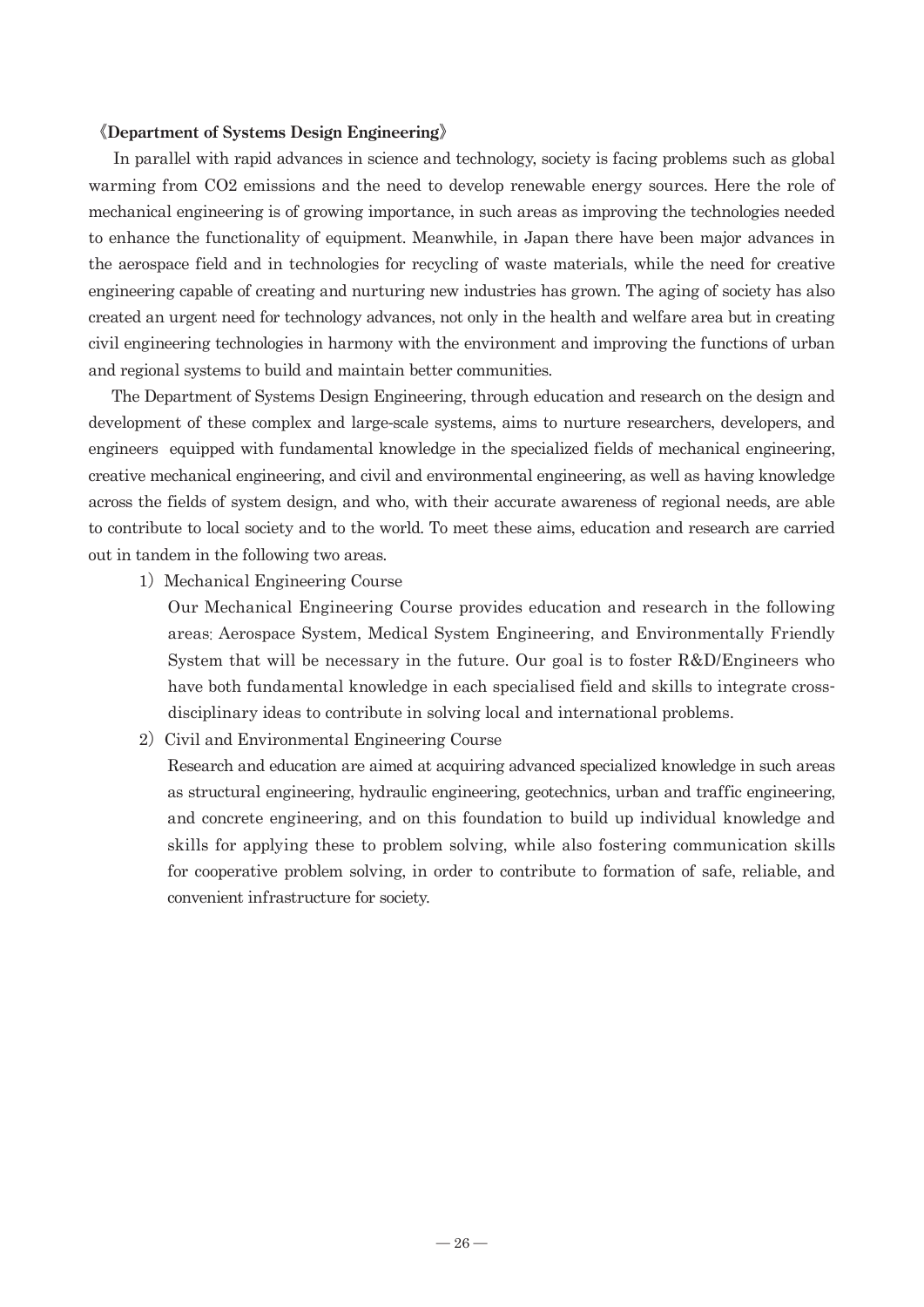| Course                                      | <b>Mechanical Engineering</b>                                                                                                                                                                                                                                                                                                                       |                                     |                                                                                                                                                 |
|---------------------------------------------|-----------------------------------------------------------------------------------------------------------------------------------------------------------------------------------------------------------------------------------------------------------------------------------------------------------------------------------------------------|-------------------------------------|-------------------------------------------------------------------------------------------------------------------------------------------------|
| Field of<br>Instruction and<br>Research     | Quality                                                                                                                                                                                                                                                                                                                                             | <b>Faculty Member</b>               | <b>Instruction Subject</b>                                                                                                                      |
| Aerospace System<br>Field                   | Generation and Evaluation of Micro/Prof.<br>NanoMaterials, Solid Mechanics, Analysis Mikio Muraoka<br>on the Surface Structure, and its Application<br>to Electric-driven, Highly Efficient and Low<br>Environmental Impact Technologies of<br><b>Transportation Machineries</b>                                                                    |                                     | Overview of<br>Nanotechnology for<br>Mechanical Systems<br>Introduction to<br><b>Fundamental Physics</b><br>for Aircraft Systems<br>Engineering |
|                                             |                                                                                                                                                                                                                                                                                                                                                     | Associate Prof.<br>Makoto Yamaguchi | Characterization of<br>Subsurface Structure                                                                                                     |
|                                             |                                                                                                                                                                                                                                                                                                                                                     | Lecturer<br>Xu Zhao                 | Advanced Thin-film<br>Material Engineering                                                                                                      |
| Medical System<br><b>Engineering Field</b>  | Controller Design for Mechatronics Devices<br>with Sensors and Actuators, Human<br>Motion Measurement and Analysis of its<br>Mechanism, Applications of Magnetic<br>Fluids in Medicine, the Influence of<br>Surface Environment in Microfabrication<br>and Biomaterials, and its Applications to Associate Prof.<br>Medical and Welfare Engineering | Prof.<br>Akihiro Naganawa           | Advanced Control<br>Engineering I, II                                                                                                           |
|                                             |                                                                                                                                                                                                                                                                                                                                                     | Prof.<br>Takehiro Iwami             | Healthcare Motion<br>Sensing Clinical<br>Biomechanics                                                                                           |
|                                             |                                                                                                                                                                                                                                                                                                                                                     | Yoshiyuki Yamamoto                  | Advanced Applied<br>Electromagnetism<br>Physical Properties of<br>Living Organisms                                                              |
|                                             |                                                                                                                                                                                                                                                                                                                                                     | Associate Prof.<br>Mamoru Takahashi | Micro Processing<br><b>Biomaterial Processing</b>                                                                                               |
|                                             |                                                                                                                                                                                                                                                                                                                                                     | Associate Prof.<br>Yoshihiro Sasaki | Actuator<br>Engineering I, II                                                                                                                   |
|                                             |                                                                                                                                                                                                                                                                                                                                                     | Lecturer<br>Takeshi Seki            | Design of Digital<br>Control Systems<br>Optical and AI<br>Therapeutic Engineering                                                               |
| Environmentally<br>Friendly System<br>Field | Ice Melting and Water Freezing, Theory and Prof.<br>Application of Renewable Energy Conversion, Makoto Tago 23<br>Basic Study for Rarefied Gas Dynamics and its<br>Application, Measurements for the Mechanical<br>Design, and its Application to Sustainable<br>Mechanical Engineering                                                             |                                     | Advanced Natural<br>Convection Heat<br>Transfer I, II                                                                                           |
|                                             |                                                                                                                                                                                                                                                                                                                                                     | Prof.<br>Eiki Okuyama               | Ultraprecision<br>Mechanism Design I, II                                                                                                        |
|                                             |                                                                                                                                                                                                                                                                                                                                                     | Associate Prof.<br>Yoshimi Komatsu  | Computational<br>Thermodynamics and<br>Fluid Dynamics                                                                                           |
|                                             |                                                                                                                                                                                                                                                                                                                                                     | Associate Prof.<br>Yasuyuki Miyano  | Advanced Technology<br>for System Design I, II                                                                                                  |
|                                             |                                                                                                                                                                                                                                                                                                                                                     | Lecturer<br>Wataru Sugiyama         | Kinetic Theory for<br>Molecular Gas                                                                                                             |

㉓ This professors will retire by the mandatory retirement regulation in March 2023.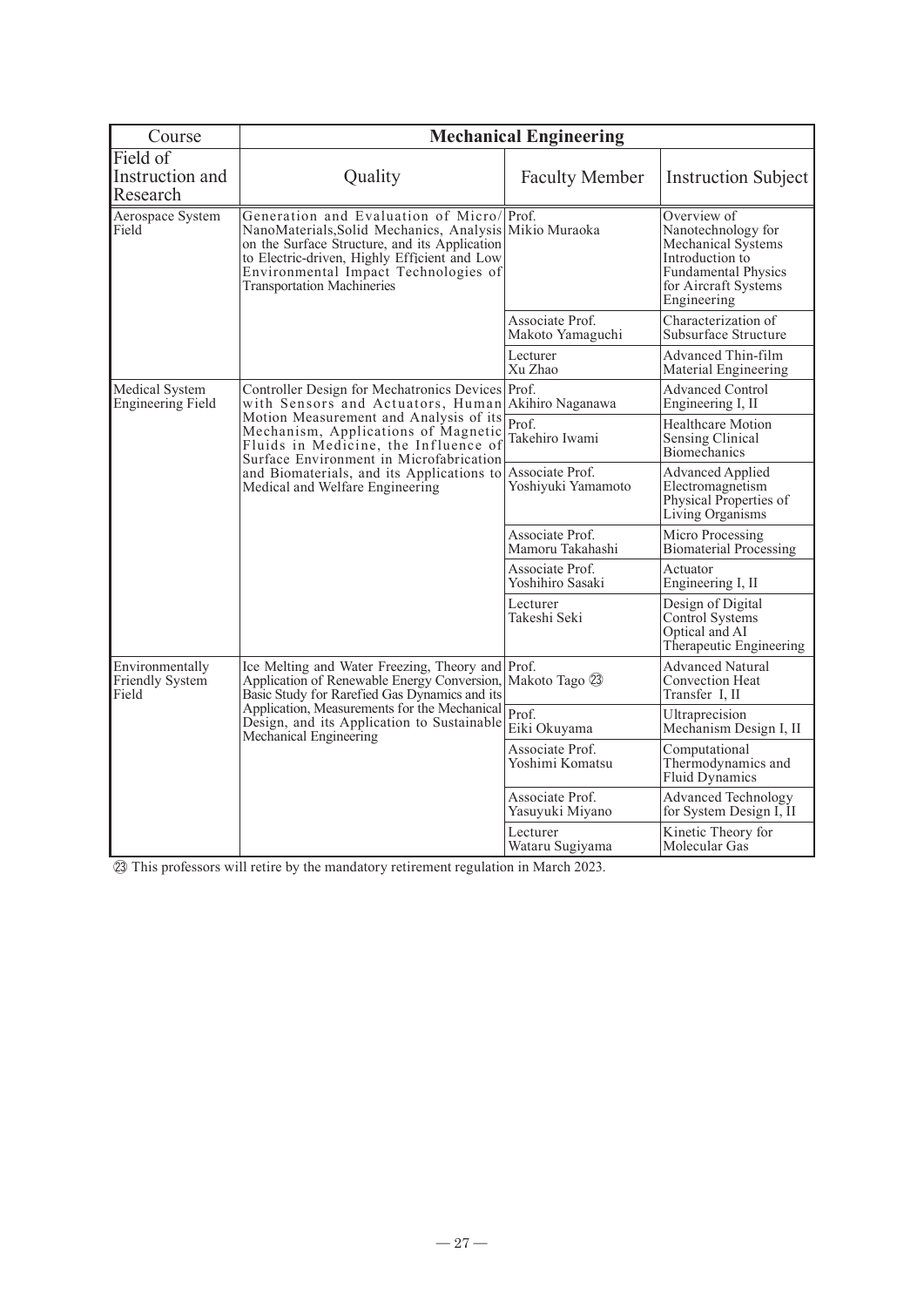| Course                                            | <b>Civil and Environmental Engineering</b>                                                                                                                                                |                       |                                                                         |
|---------------------------------------------------|-------------------------------------------------------------------------------------------------------------------------------------------------------------------------------------------|-----------------------|-------------------------------------------------------------------------|
| Field of<br>Instruction and<br>Research           | Quality                                                                                                                                                                                   | <b>Faculty Member</b> | <b>Instruction Subject</b>                                              |
|                                                   | Structural Mechanics Linear and Nonlinear Mechanics and Theory Prof.<br>of Structural Design of Steel and Timber Humihiko Gotou<br><b>Structures</b>                                      |                       | <b>Advanced Structural</b><br>Mechanics                                 |
| Hydraulics and<br>Hydraulics<br>Engineering       | Measurements and Numerical Modeling of Associate Prof.<br>Natural Disaster in rivers and coastal<br>Kazuya Watanabe<br>area                                                               |                       | Coastal and river<br>Engineering                                        |
| Soil Mechanics<br>and Geotechnical<br>Engineering | Physicochemical and Mechanical Properties Associate Prof.<br>of Soft Soil                                                                                                                 | Toshihiro Ogino       | Advanced Soil<br>Mechanics                                              |
| Urban and Traffic<br>Planning                     | Methods, and Analytical Techniques used in Prof.<br>Traffic Engineering and Planning                                                                                                      | Hidekatsu Hamaoka     | Advanced Traffic<br>Engineering                                         |
|                                                   | Philosophy, Methods, and Analytical Associate Prof.<br>Techniques used in Urban and Traffic Satoru Hino<br>Planning with emphasis on the Logic and<br>Assumption on which these are based |                       | Advanced Urban<br>Planning                                              |
| Concrete<br>Engineering                           | Design of Construction Materials,<br>Maintenance of Concrete Structures and Hidenobu Tokushige<br><b>Structural Analysis for Concrete Structures</b>                                      | Prof.                 | <b>Construction Material</b><br>Design<br>Advanced Structural<br>Design |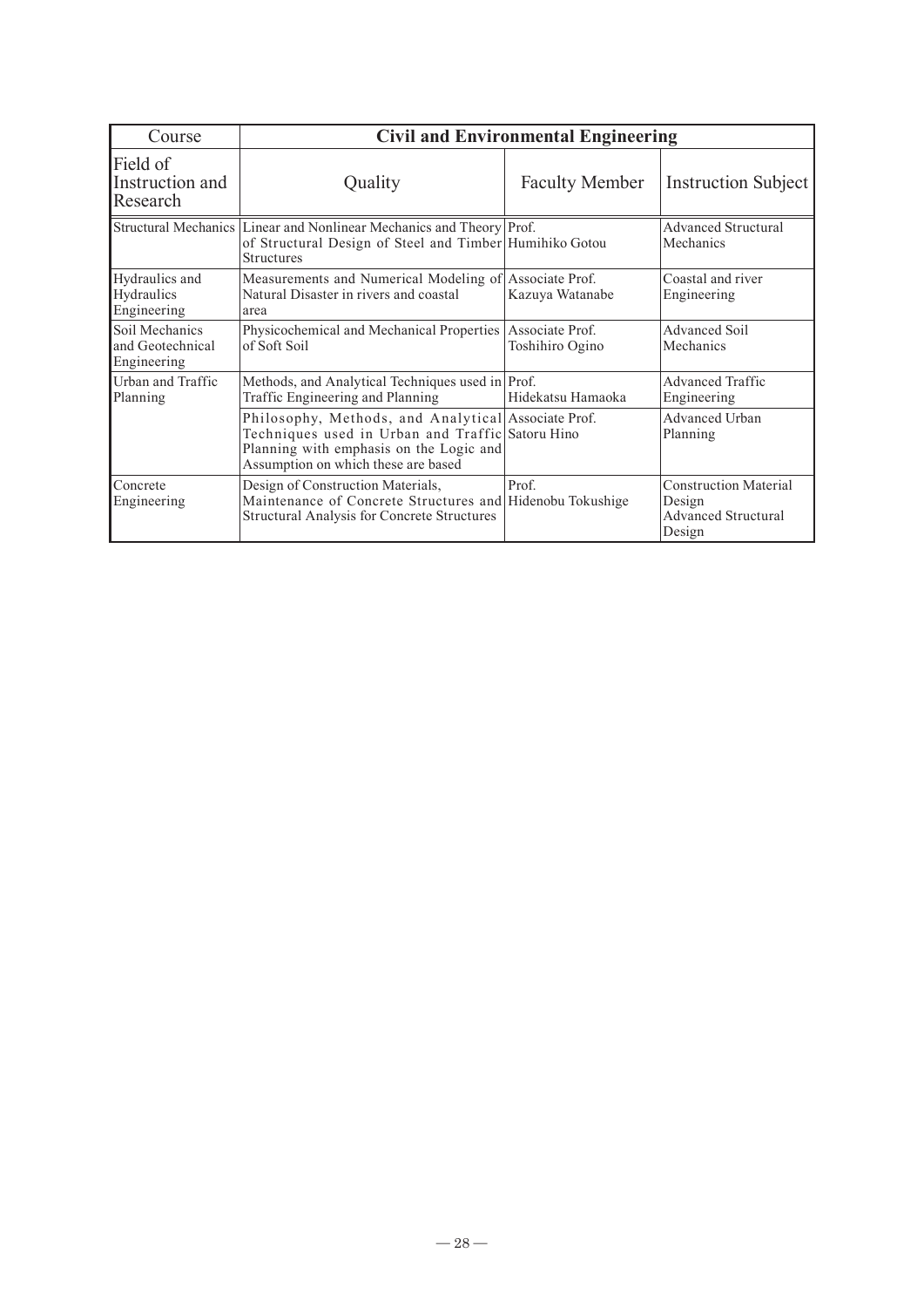#### 《**Cooperative Major in Sustainable Engineering**》

 Industrial development has brought about economic growth and technological innovation, and production activities have increased the emission of greenhouse gases such as carbon dioxide, causing global climate change such as global warming and torrential rains, and industrial waste from factories has destroyed the natural environment. The unplanned consumption of energy resources threatens the future survival of society. Greenhouse gases and industrial wastes are undesirable effects of human activities and are considered as environmental burdens that cause problems in environmental conservation, and it is the responsibility of mankind to manage them in a rational manner. In 2015, the United Nations Summit adopted the "2030 Agenda for Sustainable Development" and the Sustainable Development Goals (SDGs). Japan has also set a policy goal of achieving carbon neutrality by 2050, and in the future, industrial technologies that reduce the environmental burden and form a sustainable society while maintaining economic growth will be emphasized. Industry can reduce its environmental impact through environmentally conscious design (life cycle design) that considers the environmental impact of products throughout their life cycle, from resource extraction to refining, transportation, manufacturing, use, and disposal (recycling and reuse), and by rationalizing energy use. In the future, it will be necessary to break away from the industrial technology that was suitable for the industrial revolution and the subsequent era of mass production and mass consumption, and to develop environmentally friendly design throughout the industrial world to enable a sustainable society. In particular, we will promote the electrification of power systems to break away from dependence on fossil fuels for mobile vehicles. The potential for renewable energy in the Akita region is high, and the development of the region will also require the advancement of technology to realize the rationalization of energy use. The study that aims to develop new industrial technology based on environmentally friendly design that promotes production activities while taking the environment into consideration, as well as breaking away from dependence on fossil fuels and the rational use of renewable energy, will be called Sustainable Engineering. The Cooperative Major in Sustainable Engineering has been established as a joint graduate school of Akita University and Akita Prefectural University based on such social needs, and aims to contribute to the sustainable development of the region through education and research in sustainable engineering, and to contribute to the reduction of environmental load and the promotion of industry in Japan and the region by acquiring advanced expertise in sustainable engineering.

 The Cooperative Major in Sustainable Engineering aims to bring harmony between the environment and social systems by reducing the environmental load through education and research in the fields of electrification of power systems, environmentally friendly design, and renewable energy utilization in sustainable engineering, and to achieve sustainable development in Japan and the region. However, since the amount of knowledge to be acquired is enormous, specialization will be given to the main education and research fields of electrification of power systems in mobility and environmentally friendly design and use of renewable energy, with the former set as the Electromobility Course and the latter as the Social Environment Systems Course.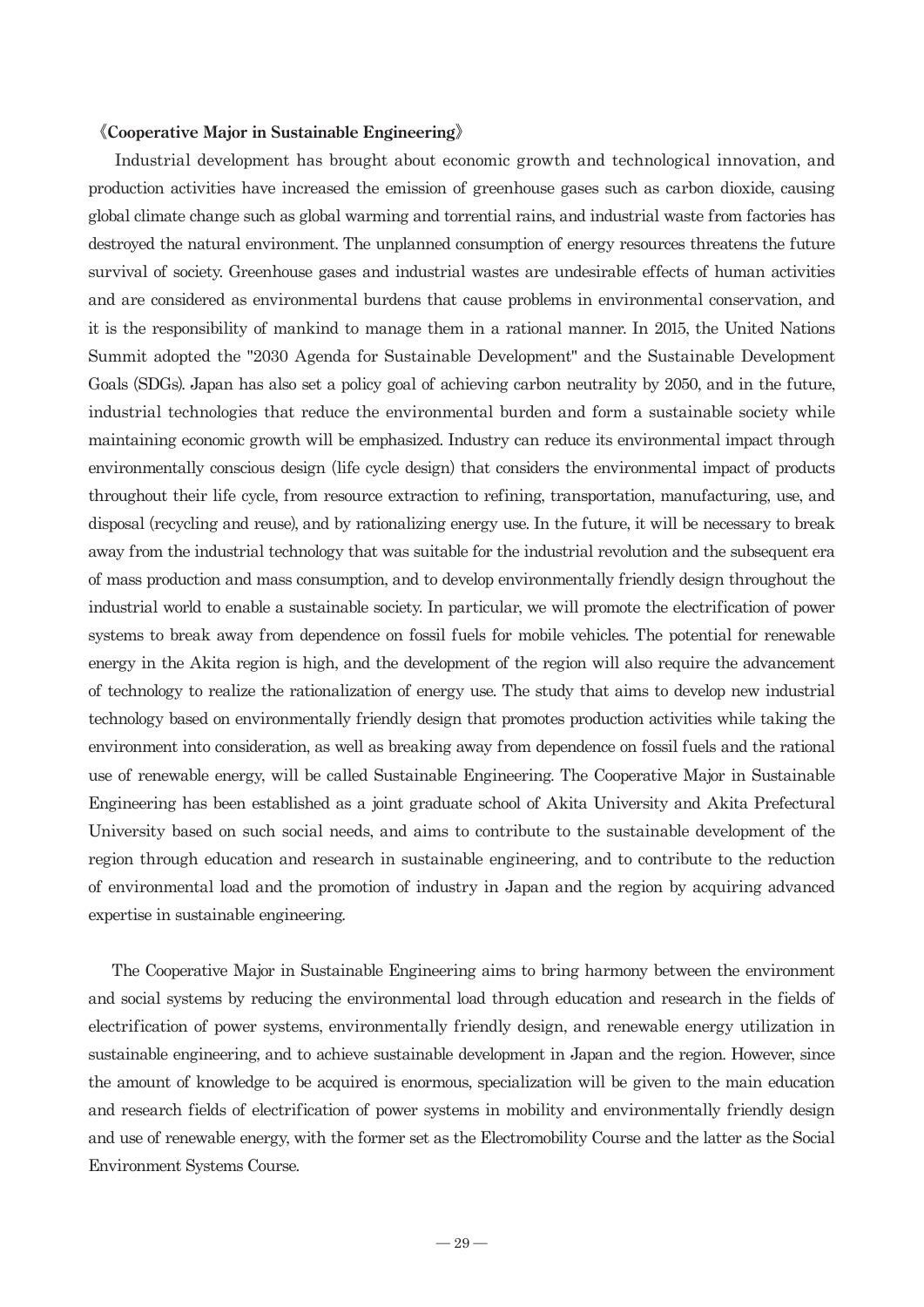Main Features of the Cooperative Major in Sustainable Engineering, and Matters to Note in Taking Entrance Exam

- 1. The degree granted carries the names of both Akita University and Akita Prefectural University.
- 2. Students are resident in both Akita University and Akita Prefectural University, but the official university of residence is that of the main supervisor providing primary research guidance.
- 3. Because students are enrolled in both Akita University and Akita Prefectural University, they can use the facilities and resources of both universities. (Some facilities and resources may not be available due to circumstances of each university.)
- 4. When the official university of residence is Akita University, research guidance may be received also from sub-supervisors of Akita Prefectural University.
- 5. Classes taken are those of the joint graduate school consisting of Akita University and Akita Prefectural University.
- 6. If the faculty member desired as the main supervisor belongs to Akita University, the student makes application to Akita University and takes the entrance examination given by Akita University. In this case, the official university of residence after admission to the major is Akita University, and payment of tuition and charges as well as application for scholarships, etc., is made as a student of Akita University.
- Note that for this major it is not possible to apply to both Akita University and Akita Prefectural University.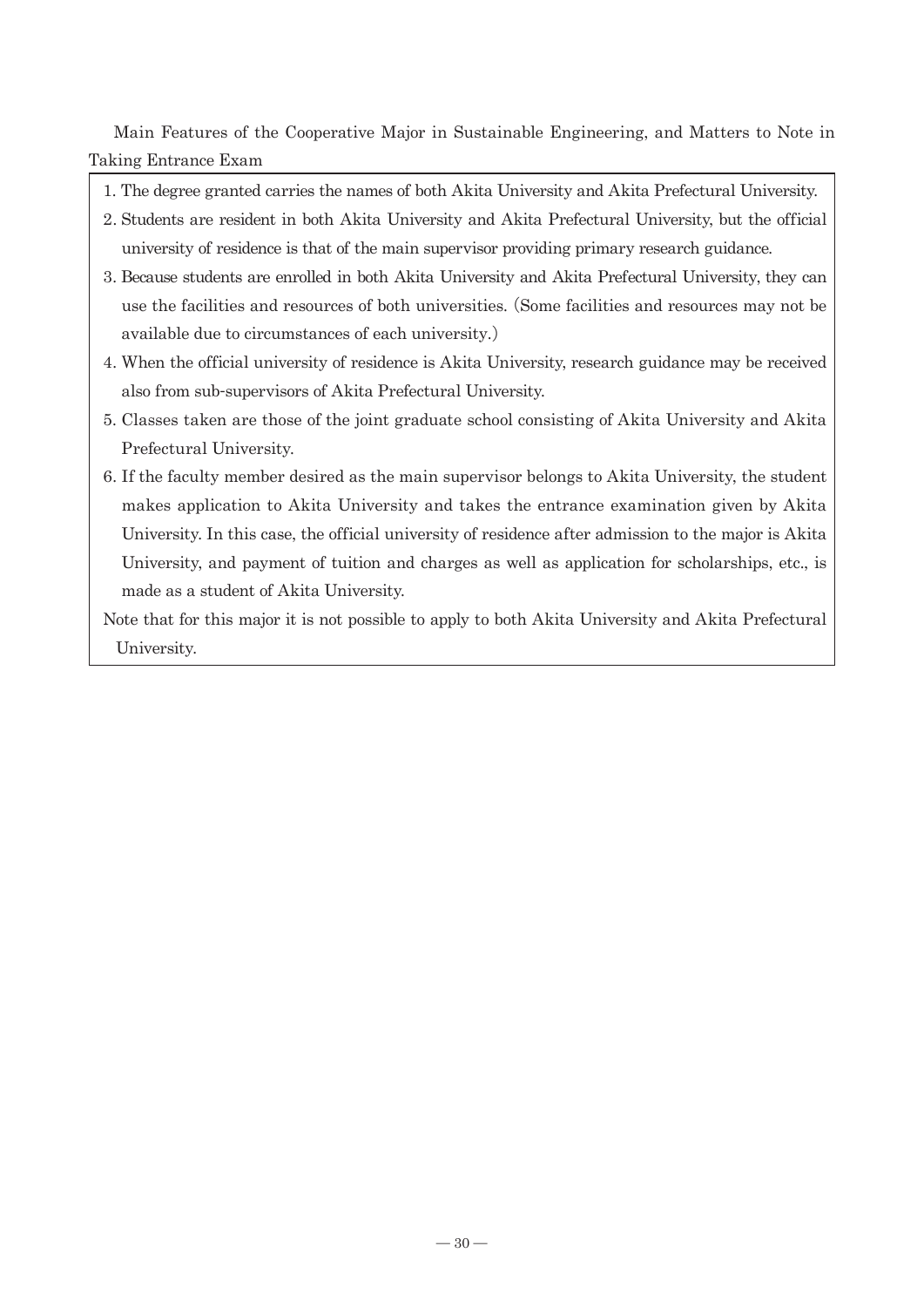| Course                                                                                          | <b>Electromobility</b>                                                                                                                                                                       |                       |                                                                  |
|-------------------------------------------------------------------------------------------------|----------------------------------------------------------------------------------------------------------------------------------------------------------------------------------------------|-----------------------|------------------------------------------------------------------|
| Field of<br>Instruction and<br>Research                                                         | Quality                                                                                                                                                                                      | <b>Faculty Member</b> | <b>Instruction Subject</b>                                       |
| Heat and Fluid Flow,<br>Atomization.<br>Two-phase flow,<br>Heat<br>Exchanger                    | Environmental Control System for electric Prof.<br>aircraft, Fluid Dynamics and Heat Transfer                                                                                                | Takahiro Adachi       | <b>Advanced Course</b><br>for Energy of Heat<br>and Fluid Flow   |
| Electromagnetic<br><b>Energy Conversion</b><br>Engineering                                      | Development of new machines and Prof.<br>improvement of conventional machines for Katsubumi Tajima<br>electromagnetic energy conversion                                                      |                       | Electromagnetic<br><b>Energy Conversion</b><br>Engineering       |
| Stability and<br>transition in shear<br>flows. Heat and mass<br>transfer, Biofluid<br>mechanics | Hybrid laminar flow control for airfoils, Associate Prof.<br>Seawater greenhouses for SDGs, Inertial Takeshi Akinaga<br>migration in particle-laden flows                                    |                       | Integrated modeling<br>and simulation for<br>design optimisation |
| Control Engineering,<br>System Engineering                                                      | Mathematical Model Construction and Associate Prof.<br>Development of Analysis Methods for Takeshi Miura<br>Various Systems                                                                  |                       | <b>Advanced Control</b><br>System Engineering<br>I, II           |
| Measurement<br>Engineering                                                                      | Development of surface analysis techniques Lecturer<br>for revealing quantitative surface nano-scale Yukinori Kinoshita<br>physical properties on advanced electronic/<br>magnetic materials |                       | Advanced mechanical<br>measurement                               |
| Aerospace<br>Engineering                                                                        | Electric aircraft control, Aerospace dynamics, Lecturer<br>Spacecraft, Space exploration, Space debris                                                                                       | Hiroshi Hirayama      | Aircraft system control                                          |
| Energy<br>Conversion                                                                            | Electromechanical Analysis and design of magnetic devices in Lecturer<br>electric drive systems                                                                                              | Yukihiro Yoshida      | Modelling and Analysis<br>of Electrical Machinery<br>I, II       |

| Course                                                                                                 | <b>Social Environment Systems</b>                                                                                                                                                                                                   |                       |                                                      |
|--------------------------------------------------------------------------------------------------------|-------------------------------------------------------------------------------------------------------------------------------------------------------------------------------------------------------------------------------------|-----------------------|------------------------------------------------------|
| Field of<br>Instruction and<br>Research                                                                | Quality                                                                                                                                                                                                                             | <b>Faculty Member</b> | <b>Instruction Subject</b>                           |
| Life Cycle Design<br>Engineering (Design<br>Engineering, Quality<br>Engineering, Value<br>Engineering) | Design methodology studies and eco-Prof.<br>efficiency analysis of products or product Nozomu Mishima<br>service systems considering the life cycles                                                                                |                       | Life cycle design<br>engineering basics              |
| Computation of<br>Materials                                                                            | Research and Education of Materials Associate Prof.<br>Computation Based on Molecular Orbital Yoshiyuki Sato<br>Method and Molecular Dynamics Method                                                                                |                       | Materials Computation<br>for Molecules I, II         |
| High-temperature<br>physical properties<br>of matter                                                   | Studies of fundamental properties of Associate Prof.<br>inorganic high-temperature materials, and Toru Sugawara<br>their applications to high-level radioactive<br>waste treatment and environmentally<br>friendly glass production |                       | High-temperature<br>physical properties<br>of matter |
| Chemical<br>Engineering<br>(Unit operation,<br>Separation<br>engineering)                              | Development of novel chemical processes Associate Prof.<br>for resources and their systematization using Hiroshi Takahashi<br>IoT technology                                                                                        |                       | <b>Chemical Process</b><br>Design                    |
| <b>Earth Science</b><br>(Petrology,<br>Geochemistry,<br>Isotope chemistr)                              | Research of mass transfer and chemical Associate Prof.<br>reaction in the earth Environmental system, Mayuko Fukuyama<br>Development of analytical techniques                                                                       |                       | Earth and<br>Environmental<br>analytical science     |
| Energy systems<br>analysis                                                                             | Design and analysis of the regional energy Associate Prof.<br>systems consisting of resources, conversion Takaaki Furubayashi<br>technologies, and demand for a sustainable<br>decarbonized society                                 |                       | Special Theory on<br>Regional Energy<br>Systems      |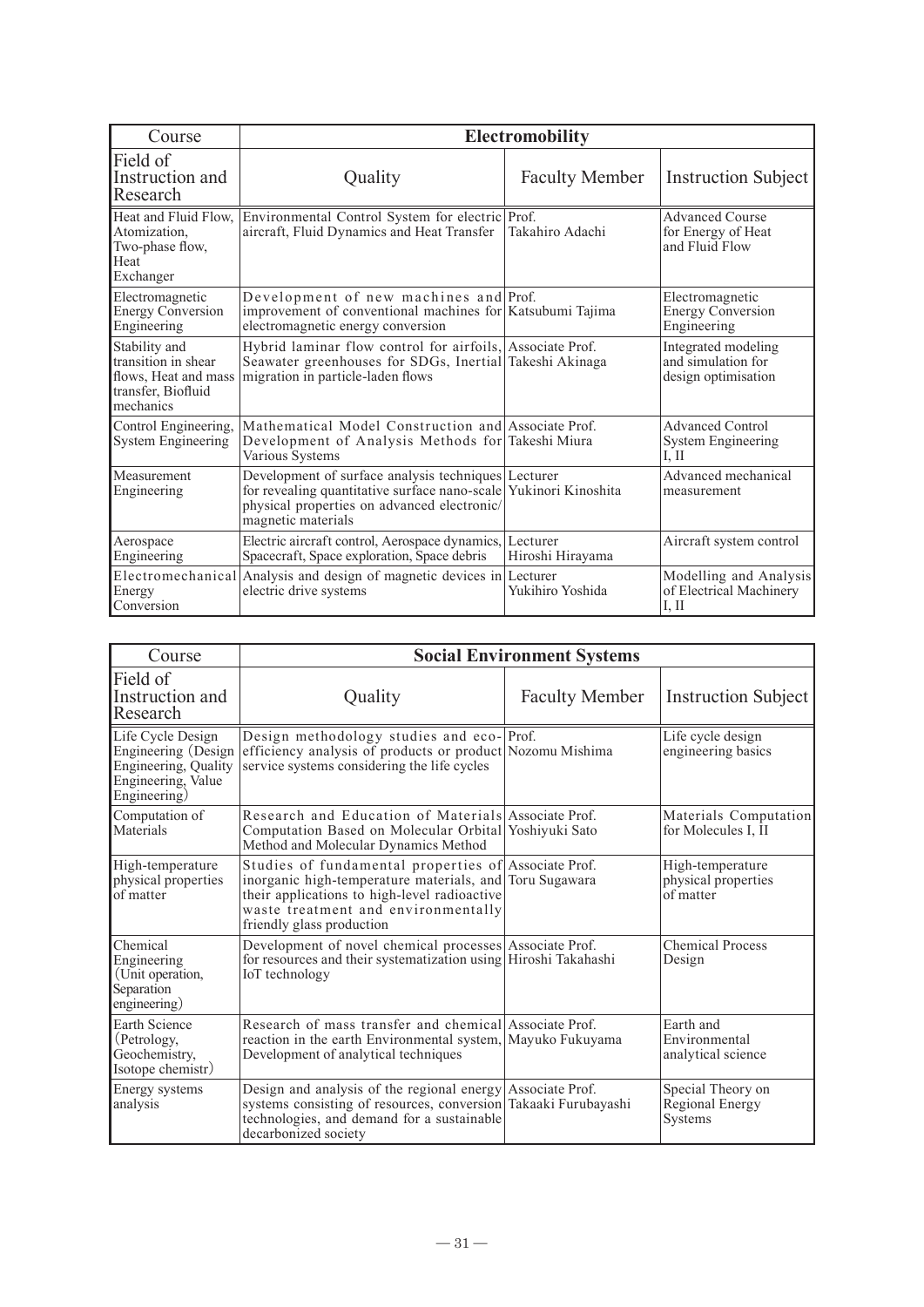#### **3. Requirements for Completion of the Master's Course**

A Master's degree is awarded if the student has satisfied the following requirements: have at least two years' residence in the Master's program; acquire a minimum of 30 course credits shown in the chart below; have an acceptable Master's thesis; pass the final comprehensive examination.

Students who demonstrate exceptional achievement may receive the degree with a residence period of as short as 1 year.

| $\sim$ 200 $\sim$ 200 $\sim$ 200 $\sim$ 200 $\sim$ 200 $\sim$ 200 $\sim$ 200 $\sim$ |                                          |                                                                                       |
|-------------------------------------------------------------------------------------|------------------------------------------|---------------------------------------------------------------------------------------|
| Courses                                                                             | Credits Required                         | Remarks                                                                               |
| Common<br>Subjects                                                                  | 3 credits<br>(required)                  |                                                                                       |
| Specialized<br>Subjects                                                             | 13 credits<br>(required)                 |                                                                                       |
| Common<br>Subjects<br>and<br>Specialized<br>Subjects                                | A minimum of<br>14 credits<br>(elective) | A minimum of 10 credits in the major and a minimum of 2<br>credits from other majors. |
| Total                                                                               | A minimum of<br>30 credits               |                                                                                       |

# **Credits Needed for the Completion of the Master's Program** (**Except the Cooperative Major in Sustainable Engineering**)

# **Credits Needed for the Completion of the Master's Program** (**For the Cooperative Major in Sustainable Engineering**)

| Courses                                           | Credits Required                         | Remarks                                                                                                                                                                                                                                                                                                                                                                                                                                                                                                                                                                                                                                                                                                                                                             |
|---------------------------------------------------|------------------------------------------|---------------------------------------------------------------------------------------------------------------------------------------------------------------------------------------------------------------------------------------------------------------------------------------------------------------------------------------------------------------------------------------------------------------------------------------------------------------------------------------------------------------------------------------------------------------------------------------------------------------------------------------------------------------------------------------------------------------------------------------------------------------------|
| Specialized<br>Subjects                           | 15 credits<br>(required)                 |                                                                                                                                                                                                                                                                                                                                                                                                                                                                                                                                                                                                                                                                                                                                                                     |
| Common<br>Subjects and<br>Specialized<br>Subjects | A minimum of<br>15 credits<br>(elective) | (1) Students in each course must take at least one credit from<br>the foreign language courses of the common subjects or Aero-<br>Space Engineering I and II of the specialized subjects, and at<br>least one credit from the ethics courses.<br>(2) Students in the Electromobility course must take at least 4<br>credits from Transportation and Mechanical Systems and at<br>least 4 credits from Elemental Technology.<br>(3) Students in the Social Environment Systems course must<br>take at least 4 credits from Design for Environment (Life Cycle<br>Design) and 4 credits from Renewable Energy.<br>(4) Up to 2 credits of courses taken in other departments of both<br>graduate schools can be included in the 30 credits required for<br>completion. |
| Total                                             | A minimum of<br>30 credits               |                                                                                                                                                                                                                                                                                                                                                                                                                                                                                                                                                                                                                                                                                                                                                                     |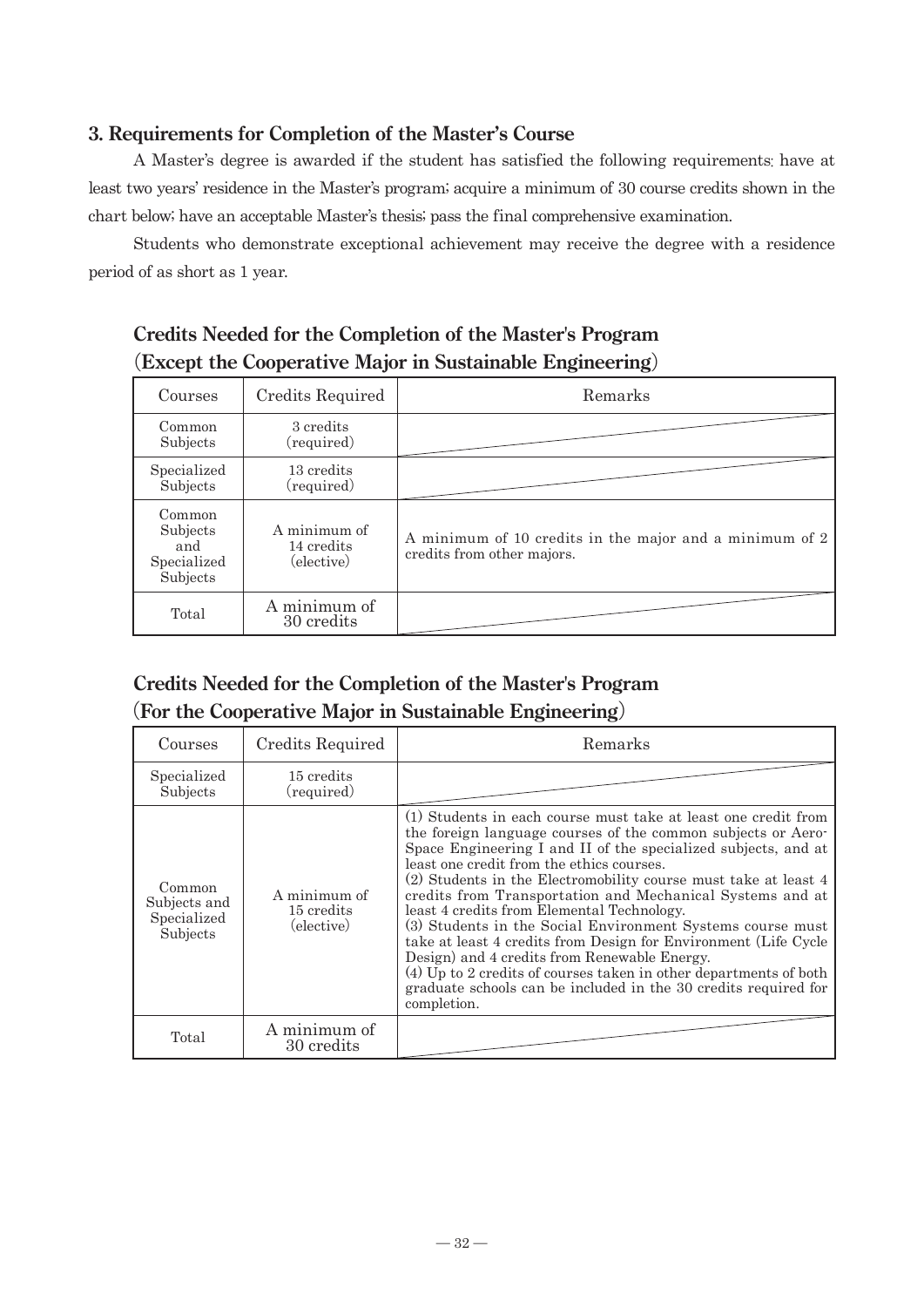# **Master's Course 2022 October (Fall) Admission, 2023 April (Spring) Admission Affiliated School Recommendation**

**Graduate School of Engineering Science, Akita University**

# **Application for Admission**

| <b>Admission Category</b>                    | $\tilde{\times}$<br>1. 2022 October Admission<br>2. 2023 April Admission<br>Application No.<br>Circle the option that applies |
|----------------------------------------------|-------------------------------------------------------------------------------------------------------------------------------|
| Name of Applicant                            |                                                                                                                               |
| Date of Birth                                | day<br>momth<br>year                                                                                                          |
| Sex                                          | Male<br>Female<br>∕                                                                                                           |
| Application<br>Qualification                 |                                                                                                                               |
| <b>Desired Department</b><br>(Major)         |                                                                                                                               |
| <b>Desired Cource</b>                        |                                                                                                                               |
| <b>Desired Supervisor</b>                    | Cooperative Major in Life Cycle Design Engineering only                                                                       |
| Current<br><b>Address</b>                    | Address:<br>postal code<br>Tel.:<br>country<br>Mail address:                                                                  |
| Educational<br>and<br>Employement<br>History |                                                                                                                               |

Note:

1. ※ Official use only.

2. Please use BLOCK LETTERS and BLACK INK

3. Please read the Admission Guidelines carefully and enter all the information requested.

4. Contact Address is where applicant wishes to receive correspondence.

Any changes must be reported immediately.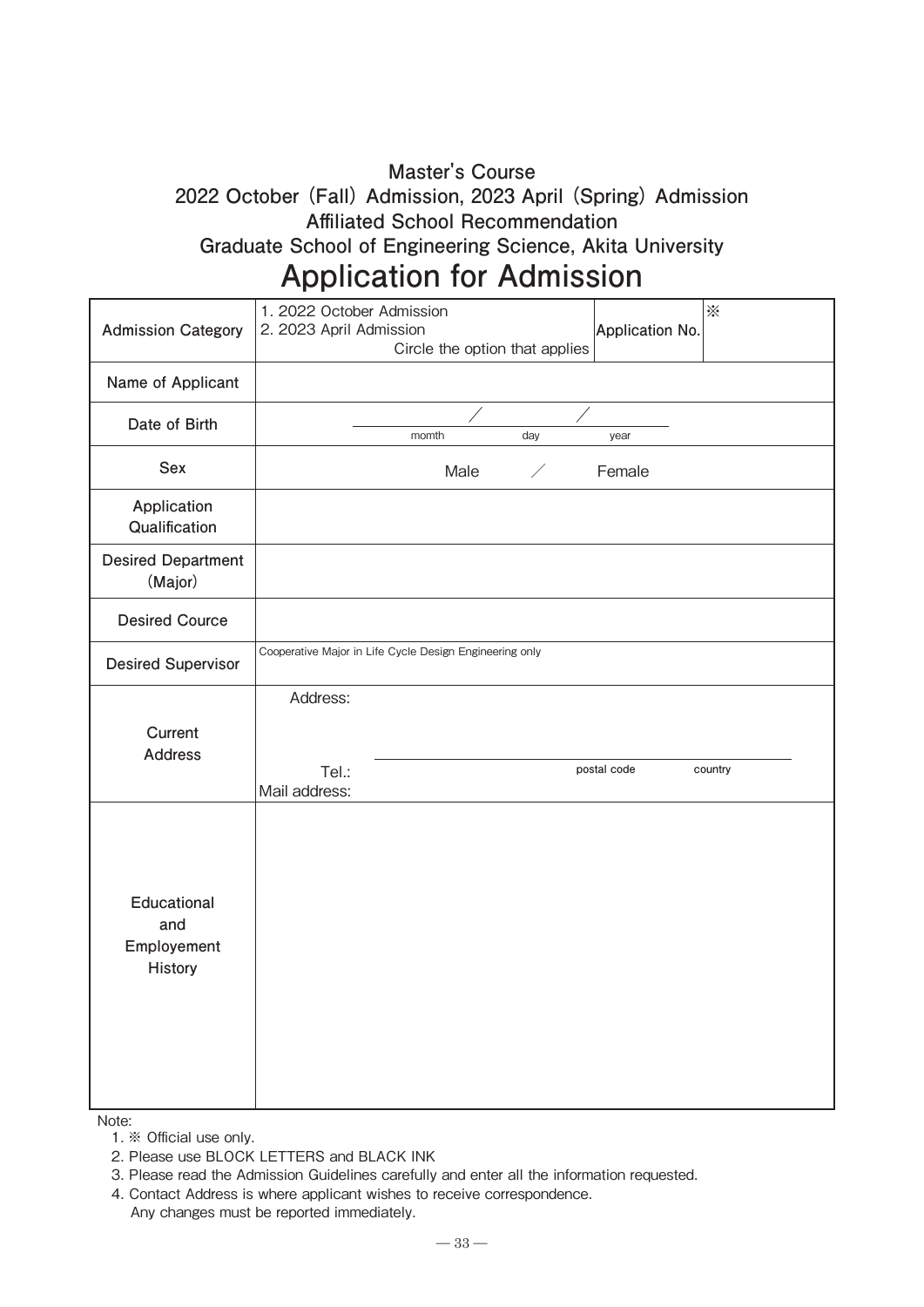# **Master's Course 2022 October (Fall) Admission, 2023 April (Spring) Admission Affiliated School Recommendation Graduate School of Engineering Science Akita University**

# **ID Photo Card**

| Classification          | Recommendation by Affiliated School                                                                         |  |
|-------------------------|-------------------------------------------------------------------------------------------------------------|--|
| Admission<br>Category   | 1. 2022 October Admission<br>2. 2023 April Admission<br>Circle the option that applies                      |  |
| Application<br>No.      | ☀                                                                                                           |  |
| Name                    |                                                                                                             |  |
| <b>Desired</b><br>Field |                                                                                                             |  |
|                         | Please paste ID photo.<br>$(4.5cm \times 3.5cm)$<br>Upper frontal view<br>of<br>applicant<br>without a hat. |  |

Note:

1. ※Official Use Only

2. Photo must be taken within 3 months prior to application.